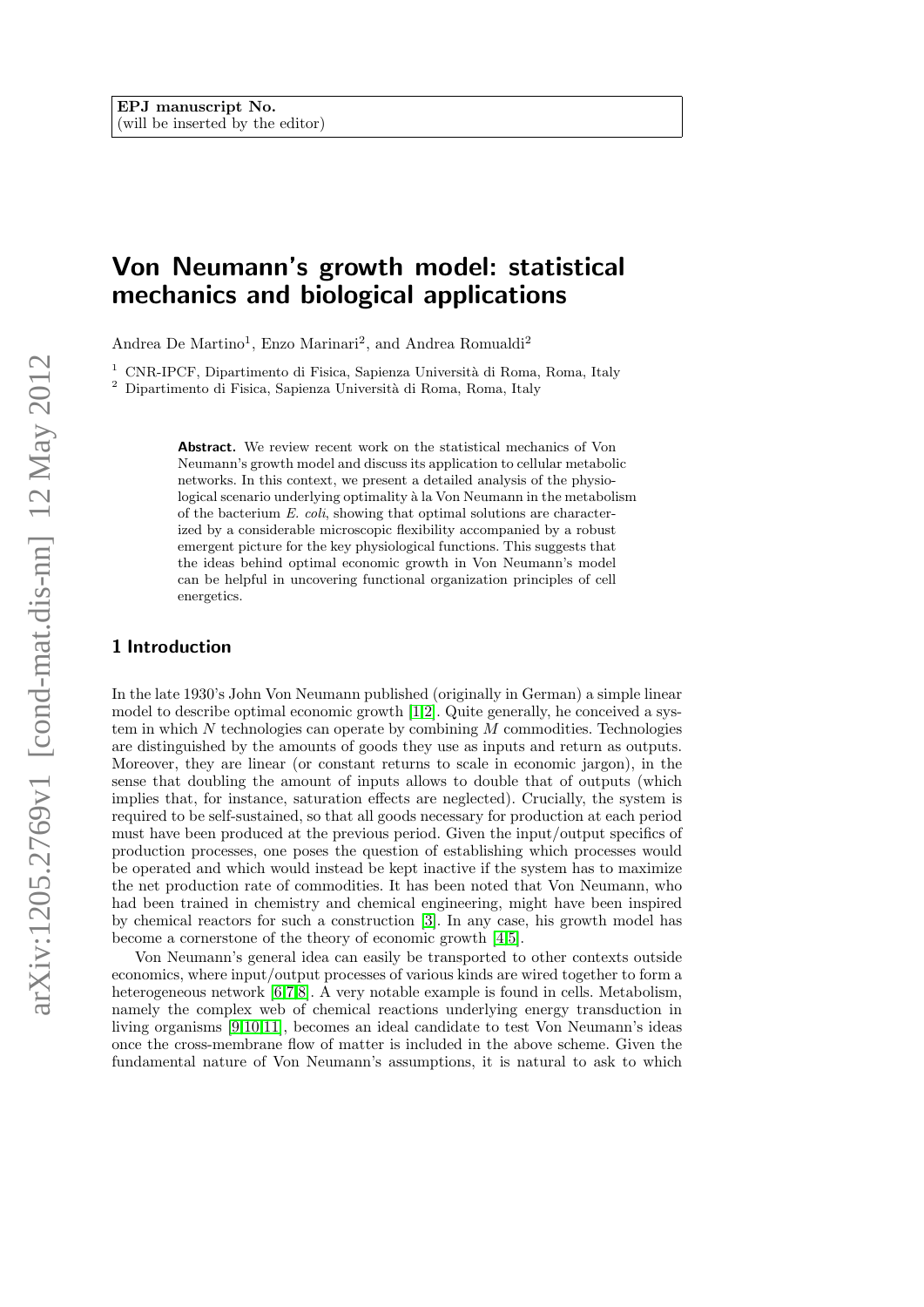degree the chemical activity of real cells can actually be described by an optimal growth (in the sense discussed above) framework.

On the other hand, the analysis of optimal growth in linear input/output systems is appealing for statistical physicists as well. As the system size increases, the optimal growth properties of 'random' input/output networks should hopefully become independent of the particular input-output relationships. Rather, it should be possible to highlight a set of structural characteristics or constraints that are sufficient to frame optimal growth factors and activity profiles. Random input-output systems then constitute a key benchmark against which one can evaluate the performances of single real instances, and the theory of spin glasses and neural networks provides the technical and conceptual tools for this type of analysis [\[12\]](#page-18-11). Indeed, their effectiveness to deal with linear problems close in spirit to Von Neumann's setup has been demonstrated in various instances in the past (see e.g. the so-called knapsack problem [\[13,](#page-18-12)[14\]](#page-18-13) or even, more recently, the problem of general economic equilibrium [\[15\]](#page-18-14)).

Our goal here is, on one hand, to look back on the recent work concerned with the statistical mechanics of Von Neumann's growth model for random input-output systems. These studies have revealed a universal behaviour of the relevant quantities and allowed to highlight the key ingredients that can bring the basic framework closer to biologically important questions. Furthermore, we wish to discuss its application to cellular metabolism, which began more recently and is an ongoing and expanding challenge. To complement previous studies, we shall present a broad analysis of the physiological scenario underpinned by Von Neumann's model applied to the cellular metabolism of the bacterium Escherichia coli. In our view, such studies demonstrate that the basic postulate of optimal growth à la Von Neumann might provide a useful key to understand the organization of cell metabolism and energetics.

# 2 Von Neumann's model

The basic setup of Von Neumann's growth model is as follows. One considers a system of N distinct processes (technologies, reactions) that are capable of operating on M compounds (commodities, chemical species). The system is assumed to be closed, i.e. there is no external supply of compounds to the system. In other terms, compounds can only be produced from each other. Each process i is specified by a vector  $\mathbf{b}_i =$  ${b_i^{\mu}}$ , representing for each  $\mu = 1, ..., M$  the amount of compound  $\mu$  process i uses as input (the substrate), and by a vector  $\mathbf{a}_i = \{a_i^{\mu}\}\$ , representing for each  $\mu = 1, \ldots, M$ the amount of compound  $\mu$  process i outputs (the product). In the simplest case, it is assumed that  $a_i^{\mu}, b_i^{\mu} \geq 0$  for each i and  $\mu$ . For sakes of definiteness, each process should have at least one input, whereas each compound should be the output of at least one process. In turn, the input and output vectors form the columns of the  $M \times N$  input and output matrices, which we shall denote as **B** and **A**, respectively. Processes are assumed to operate linearly, i.e. when run at scale  $s_i \geq 0$  they use amounts  $s_i$ **b**<sub>i</sub> of inputs to produce  $s_i$ **a**<sub>i</sub> outputs. In this setup, the production side (its dual will be discussed later on) of Von Neumann's growth problem (also known as the 'technological expansion problem') is formulated in the following terms:

<span id="page-1-1"></span>
$$
\max_{\rho>0} \ (\rho) \ , \quad \text{subject to } (\mathbf{A} - \rho \mathbf{B})\mathbf{s} \ge \mathbf{0} \tag{1}
$$

In other words, one wants to find the largest  $\rho > 0$  (which we shall denote as  $\rho^*$ ) such that the system of inequalities

<span id="page-1-0"></span>
$$
c^{\mu} \equiv \sum_{i=1}^{N} (a_i^{\mu} - \rho b_i^{\mu}) s_i \ge 0 \quad \forall \mu
$$
 (2)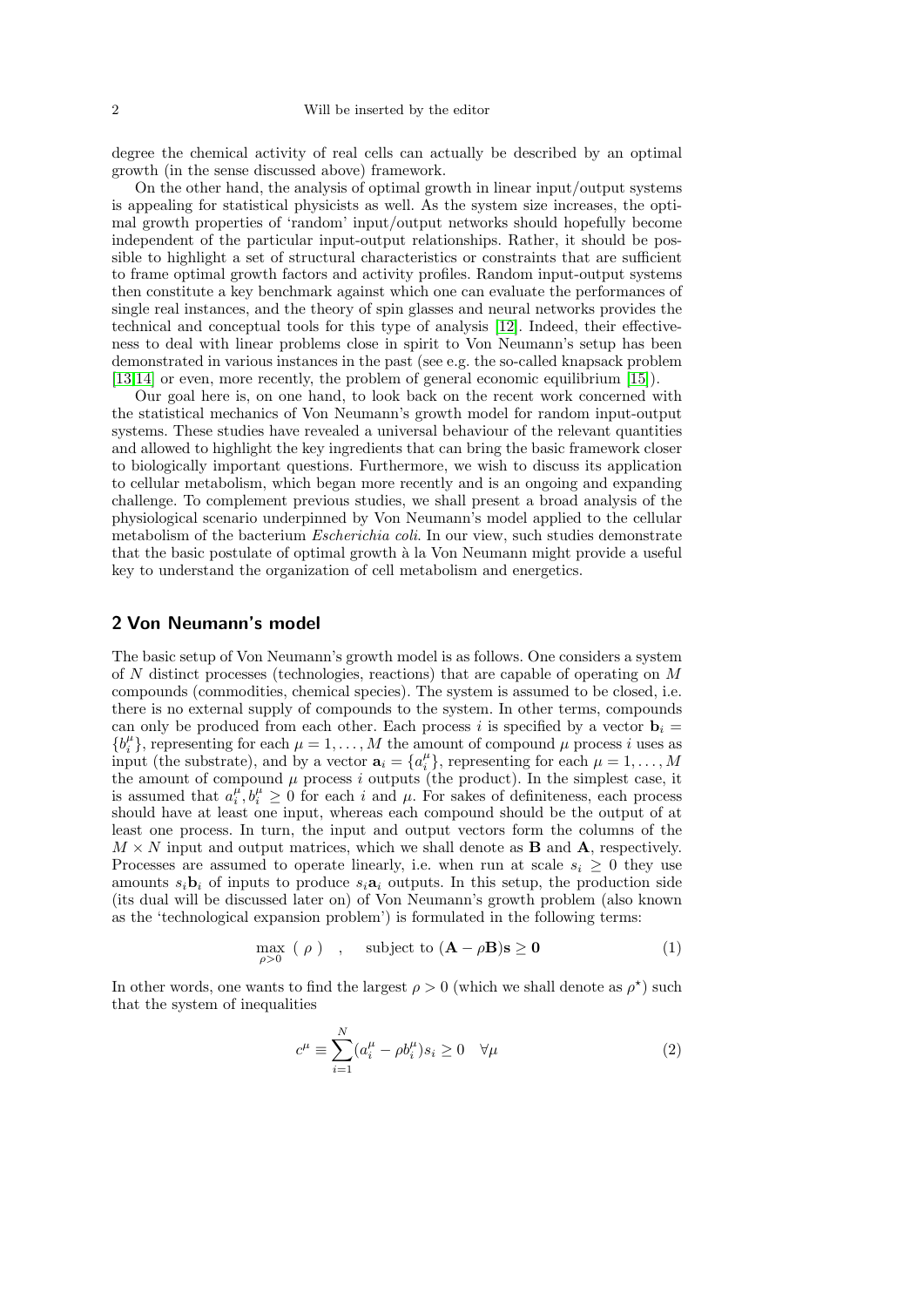admits a solution  $s = \{s_i\}$  with  $s_i \geq 0$  for all i (with the trivial solution  $s_i = 0$  being ruled out). The physical meaning of the above conditions becomes clear by noting that the M-vector **Bs** (resp. As) encodes the total amount of each compound  $\mu$  used as input (resp. returned as output) by the various technologies. Hence for fixed  $\rho$ , a vector s satisfying [\(2\)](#page-1-0) guarantees that for each compound the total output is at least ρ times the total input. Maximizing ρ then amounts to finding the largest growth factor sustainable by the system. Note that the growth factor is defined uniformly over compounds, and one does not try to find an optimal vector of growth factors, one for each compound. In such a setting (which would make for an interesting generalization), the  $\rho^*$  defined above would characterize the compounds forming the production bottlenecks, namely those with the smallest feasible growth factor.

In a discrete-time dynamical setup [\[16\]](#page-18-15), one can imagine a scenario in which an operation scale is chosen for every technology at each time step  $t$ . Then the input vector  $I(t) \equiv \mathbf{Bs}(t)$  generates an output vector  $\mathbf{O}(t) \equiv \mathbf{As}(t)$ , part of which is recycled into production (i.e. as the input at the next time step). The difference, namely

$$
\mathbf{C}(t) = \mathbf{O}(t) - \mathbf{I}(t+1) \tag{3}
$$

is available e.g. for consumption or for other uses outside the production system strictly defined, including as waste. This condition ensures to be focusing on selfsustaining production patterns. A minimal constraint to be imposed for stability is that  $C(t) \geq 0$ , otherwise an external source of compounds would be needed to overcome the input shortages at time step  $t + 1$ . In economics, a central issue at this point is that of maximizing the discounted utility of the overall production over the possible time evolutions. A class of results known as 'turnpike theorems' [\[17\]](#page-18-16) show that optimal paths essentially coincide with the paths of maximal expansion described by Von Neumann's model. Therefore one may restrict to trajectories  $\{s(t)\}\$ ensuring that  $I(t+1) = \rho I(t)$  with  $\rho > 0$  (i.e. such that  $I^{\mu}(t) = I^{\mu}(0)\rho^{t}$ ). It is easily seen that such paths correspond, for operation scales, to  $s(t + 1) = \rho s(t)$ , implying

$$
\mathbf{C}(t) = \rho^t (\mathbf{A} - \rho \mathbf{B}) \mathbf{s}(0)
$$
 (4)

The stability requirement  $\mathbf{C}(t) \geq 0$  for all t immediately leads to consider the problem [\(2\)](#page-1-0) and, in turn, [\(1\)](#page-1-1). It is now clear that if the solution  $\rho^*$  of (1) is larger than one the system is expanding (i.e. trajectories are stationary states of constant growth at a growth factor at least equal to  $\rho^*$ ); if  $\rho^*$  < 1 the system is instead contracting.

Note that a linear combination  $\lambda s + \lambda' s'$  of two solutions s and s' with non negative coefficients  $\lambda > 0$  and  $\lambda' > 0$  always satisfies the constraints, i.e. the solution space of [\(2\)](#page-1-0) is convex. As  $\rho$  increases (clearly, all vectors **s** are solutions for  $\rho = 0$ ) one expects its volume to shrink. As we shall see, a key question concerns the size of the solution space that survives at  $\rho^*$ .

A classical and easy to prove result concerns the existence of  $\rho^*$  [\[4\]](#page-18-3). Surely, if  $\rho$ is sufficiently small the system [\(2\)](#page-1-0) is bound to admit a solution, i.e. it is possible to find a  $\rho > 0$  for which  $\mathbf{As} \geq \rho \mathbf{Bs}$ . On the other hand, it is also possible to choose  $\rho > 0$  so large that the sum of the row entries of the matrix  $\mathbf{A} - \rho \mathbf{B}$  is negative for each row, which would imply the absence of a solution of  $(2)$ .  $\rho^*$  then coincides with the least upper bound of the set of  $\rho$ 's for which [\(2\)](#page-1-0) admits a solution. Establishing the value of  $\rho^*$  is certainly the first task to be carried out. An equally important challenge is however that of profiling the way in which processes are employed in states of optimal growth. Because not all processes need to be operated, one expects that some of them will actually be employed, whereas others will be shut down being unnecessary. Finally we shall focus on the characterization of the set of compounds that will become available for consumption (if any).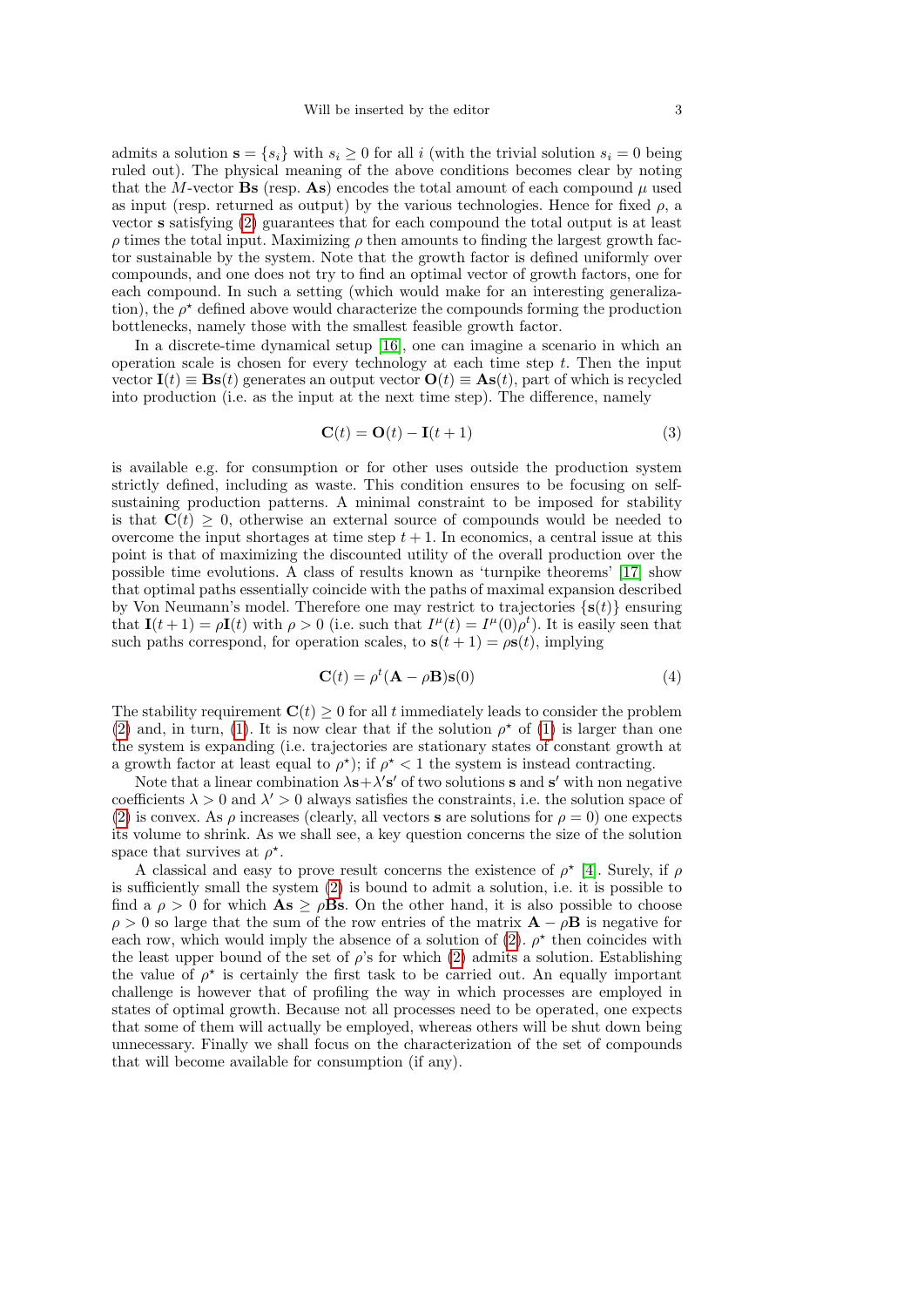## 3 Random input-output networks

The rationale for studying random input-output networks is simply that the macroscopic behaviour of a system of many interacting entities (technologies in Von Neumann's case) can be understood at the statistical level when the number of degrees of freedom diverges. In this limit, in fact, the key macroscopic observables are expected to become substantially independent of the specific realization of the couplings [\[18\]](#page-18-17). Large systems with random couplings are therefore expected to be good approximations of non-random ones. In this sense, they also constitute a fundamental benchmark against which real systems should be compared. Luckily, a host of analytical and conceptual tools are available to deal with the statistical mechanics of systems with random interactions of the type relevant for Von Neumann's problem [\[12,](#page-18-11)[14\]](#page-18-13).

## 3.1 Fully connected networks

The fully connected Von Neumann model is defined by [\[16\]](#page-18-15)

$$
a_i^{\mu} = \overline{a}(1 + \alpha_i^{\mu})
$$
\n<sup>(5)</sup>

<span id="page-3-1"></span>
$$
b_i^{\mu} = \overline{b}(1 + \beta_i^{\mu})
$$
\n<sup>(6)</sup>

where  $\bar{a}$  and  $\bar{b}$  are constants (both > 0) whereas  $\alpha_i^{\mu}$  and  $\beta_i^{\mu}$  are independent, identically distributed quenched Gaussian random variables of mean zero and variances  $\overline{(\alpha_i^{\mu})}^2$ and  $\overline{(\beta_i^{\mu})^2}$ , respectively. In brief, processes in such a system employ every compound in a finite amount to produce every compound in a finite amount. The topology underlying this problem is hence that of a fully connected bipartite graph. Inserting the above definitions into [\(2\)](#page-1-0) one arrives at the conditions

$$
(\overline{a} - \rho \overline{b}) \sum_{i=1}^{N} s_i + \sum_{i=1}^{N} s_i (\overline{a} \alpha_i^{\mu} - \rho \overline{b} \beta_i^{\mu}) \ge 0 \qquad \forall \mu
$$
 (7)

Because  $s_i > 0$ , for  $N \gg 1$  the first term dominates over the second term, which Because  $s_i > 0$ , for  $N \gg 1$  the first term dominates over the second term, which scales like  $\sqrt{N}$  (assuming no correlations between  $s_i$ 's and the Gaussian disorder). Therefore, to leading order in N,

$$
\rho^* = \overline{a}/\overline{b} \tag{8}
$$

This tells us that the leading part of  $\rho^*$  is independent of the details of the input/output vectors. Rather, it is determined only by the average input and output coefficients. For sakes of simplicity, we shall henceforth set  $\bar{a} = \bar{b} = 1$ . To account for subleading corrections, it is convenient to set

$$
\rho = 1 + \frac{g}{\sqrt{N}}\tag{9}
$$

so that, for  $N \gg 1$ ,  $\rho \simeq e^{g/\sqrt{N}}$  and g can be interpreted as a growth rate. In turn, [\(2\)](#page-1-0) yields the conditions

<span id="page-3-0"></span>
$$
c^{\mu} \equiv \sum_{i=1}^{N} s_i \left[ \alpha_i^{\mu} - \left( 1 + \frac{g}{\sqrt{N}} \right) \beta_i^{\mu} - \frac{g}{\sqrt{N}} \right] \ge 0 \quad \forall \mu
$$
 (10)

One is interested in studying the largest  $g$  for which [\(10\)](#page-3-0) has solutions. The calculation, detailed in [\[16\]](#page-18-15) follows standard steps of spin-glass-like systems (specifically, it is similar to a Gardner calculus [\[19\]](#page-18-18)) and we limit ourselves to a brief sketch here.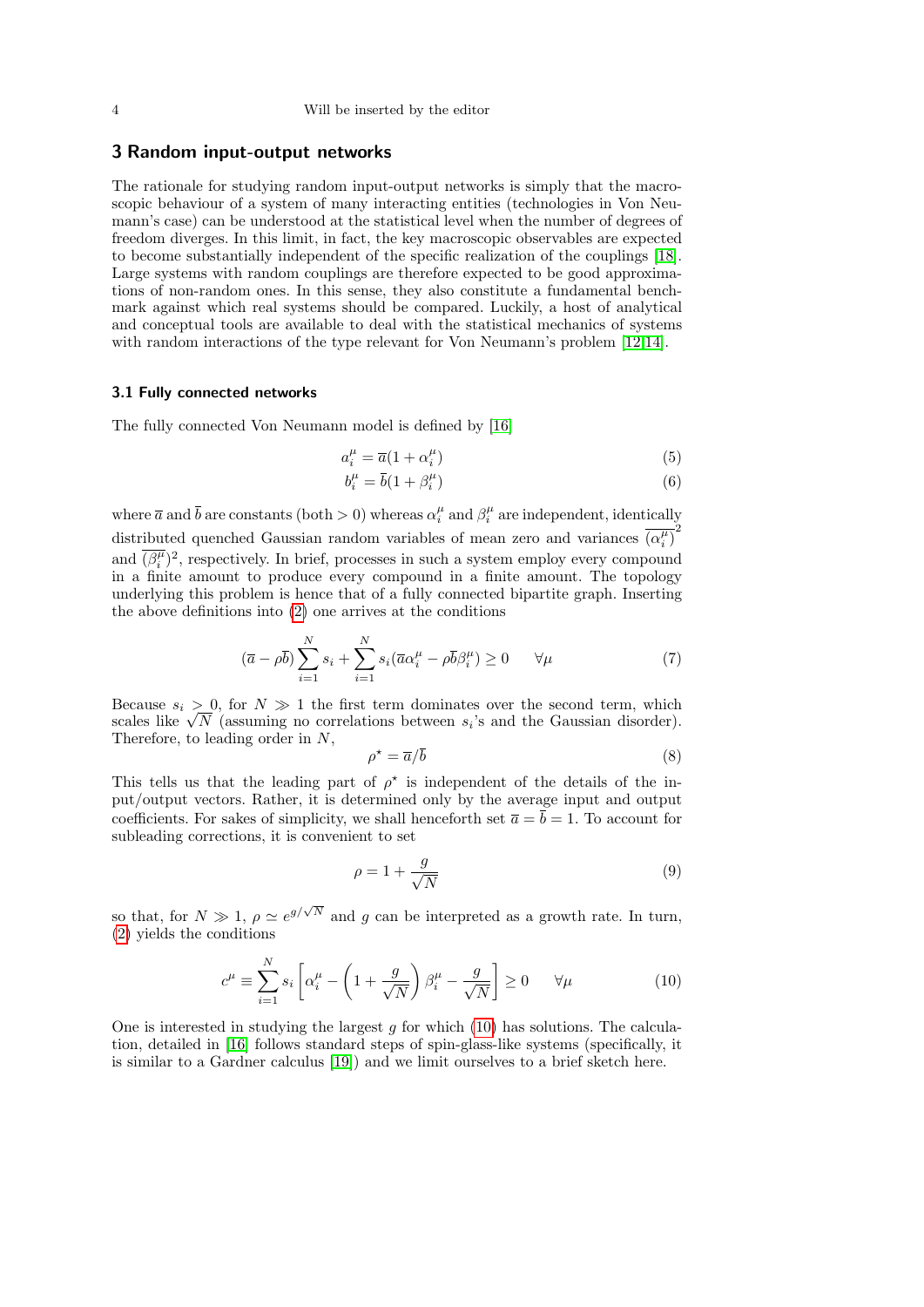The solution space volume at fixed disorder and fixed  $g$  can be expressed as

<span id="page-4-1"></span>
$$
V(g) = \text{Tr}_{\mathbf{s}} \prod_{\mu} \theta(c^{\mu}) \delta\left(\sum_{i=1}^{N} s_i - N\right)
$$
 (11)

where a hard constraint  $\sum_{i=1}^{N} s_i = N$  has been included so as to remove the linear degeneracy inherent in Von Neumann's problem (this is equivalent to setting a scale for the  $s_i$ 's). The typical solution space volume  $V_{typ}(g) \simeq \exp(Nv(g))$  can be obtained from

$$
v(g) = \lim_{N \to \infty} \frac{1}{N} \overline{\log V(g)} \tag{12}
$$

where the over-bar denotes an average over the quenched disorder  $(5,6)$ . The evaluation of the disorder average can be carried out resorting to the replica trick. The relevant thermodynamic limit in this case is that where both  $N$  (number of processes) and M (number of compounds) diverge with a fixed ratio  $n = N/M$ . Here, after averages are computed, one can obtain an exact expression for  $v(g)$  via a saddle-point integration and a replica-symmetric Ansatz. An interesting outcome of the above calculation is that  $\rho^*$  (or more precisely  $g^*$ ) depends on the disorder statistics only via the parameter

$$
k = \overline{(\alpha_i^{\mu} - \beta_i^{\mu})^2} \tag{13}
$$

Specifically, one obtains that  $g^* / \sqrt{ }$  $k$  is a function of n only. This implies that, generically, larger growth rates require larger spread in the input/output coefficients, suggesting that optimization (and thus process selection) can be operated by choosing maximally diversified technologies. It turns out that for  $g \to g^* v(g)$  can be expressed in terms of the average Euclidean distance between solutions of [\(2\)](#page-1-0) (denoted as  $\chi \equiv \chi(g)$ ). In particular, one finds

$$
v(g) \simeq \chi^{\gamma N} \tag{14}
$$

where  $\gamma$  is a positive exponent. Optimal growth (i.e.  $g \to g^*$ ) can be retrieved in the limit  $\chi \to 0$ , in which case  $v(g)$  reduces to a single point (i.e. there is a a single configuration of operation scales that corresponds to an optimally growing system). The resulting  $(n, g)$  phase diagram is shown in Fig. 1. In brief,  $g^* < 0$  for  $n < 1$ , implying that all viable configurations of operation scales are contracting. When  $n > 1$ , instead, expanding states become viable. The growth rate generically increases with  $n$ . However the rate of increase changes drastically between the phase where optimal states are contracting to that where expansion is possible. Indeed one gets

$$
\frac{\delta \rho}{\delta n} \simeq -\frac{g}{n^{3/2} \sqrt{M}}\tag{15}
$$

which suggests that an increase in  $N$  (i.e. in the number of available technologies) can benefit growth for sufficiently small  $n$ . By contrast, when  $n$  is large technological innovation appears to bear a much smaller effect on the growth properties. The saddle point conditions also allow to derive a simple algebraic equation valid at  $g^*$  that relates the fraction  $\psi_0$  of inactive processes (i.e. processes such that  $s_i = 0$ ) to the fraction  $\phi_0$ of compounds  $\mu$  such that  $c^{\mu} = 0$  (i.e. for which the overall output exactly matches the overall input):

<span id="page-4-0"></span>
$$
\psi_0 = 1 - \phi_0/n \tag{16}
$$

In different terms, [\(16\)](#page-4-0) simply states that for  $g = g^*$  (when a single vector of operation scales survives satisfying [\(2\)](#page-1-0)) the number of variables  $s_i \neq 0$  (namely  $N(1 - \psi_0)$ )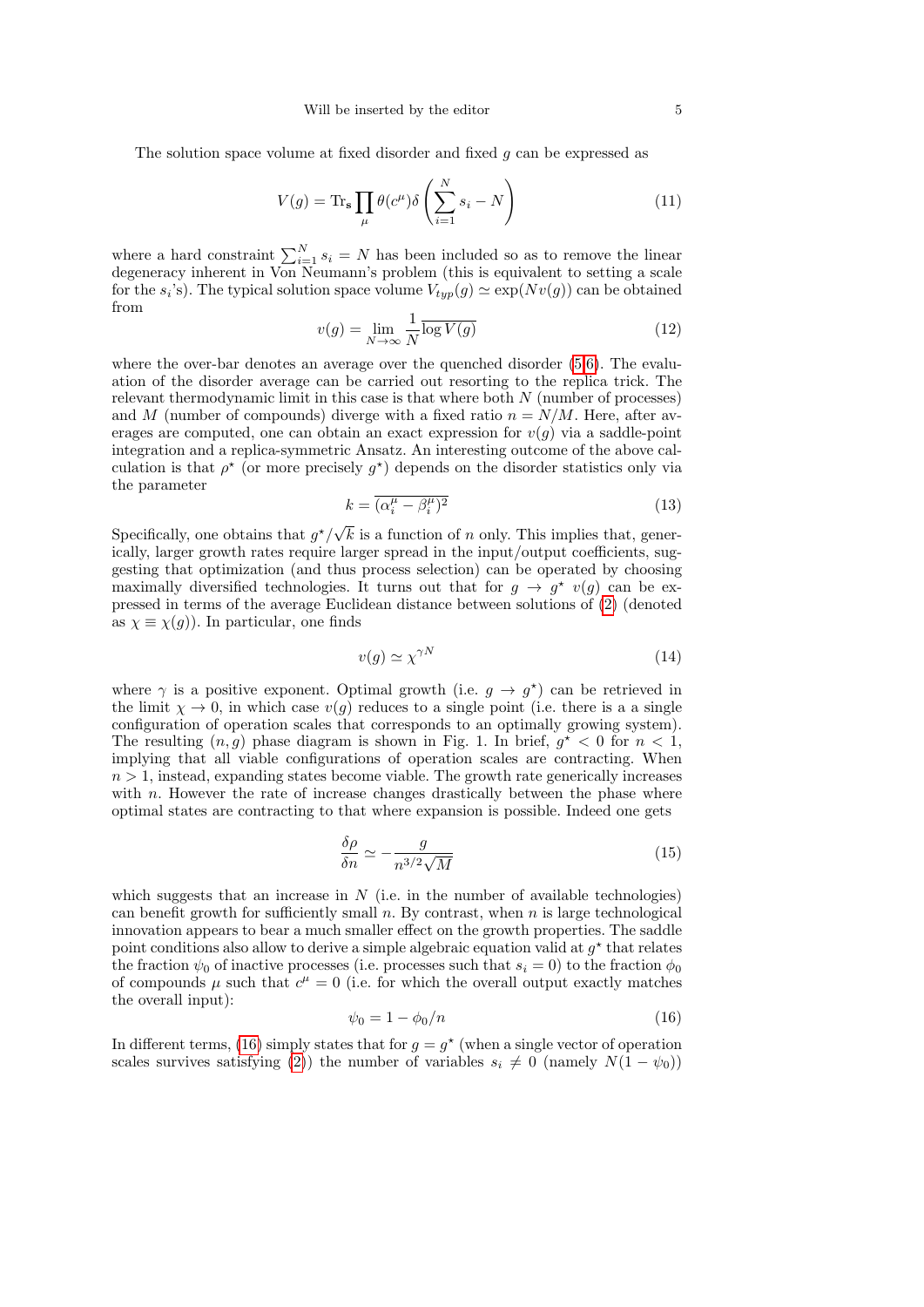

Fig. 1. Phase structure of the random fully connected Von Neumann model. Values of n and g in the shaded region are viable, i.e. there exist configurations of  $s_i$ 's satisfying [\(2\)](#page-1-0). The continuous line is  $g^*/\sqrt{kn}$ . For  $n < 1$  expanding states are unfeasible. Only for  $n > 1$ can one obtain a feasible expanding state [\[16\]](#page-18-15).

should equal the number of equalities (namely  $M\phi_0$ ). Both  $\psi_0$  and  $\phi_0$  increase with n in a roughly sigmoidal way, with  $\psi_0(n=1) = \phi_0(n=1) = 1/2$ . In words, optimal states in the contracting regime  $(n \ll 1)$  are characterized by having almost all processes operated and almost all compounds available for consumption. In optimal expanding states, instead  $(n \gg 1)$ , a small fraction of processes is profitable while almost all compounds are perfectly recycled with limited production of consumable goods or waste.

## 3.2 Finitely connected networks

A mathematically more compelling scenario is obtained when the topology underlying the production networks is characterized by finite connectivity, i.e. when each process uses a finite number of compounds as substrates to produce a finite number of other (different) compounds [\[20\]](#page-18-19). This more realistic case can be conveniently dealt with by the cavity method under the assumption that the bipartite graph that underlies the production network has a locally tree-like structure. In essence, cavity theories exploit the fact that on such graphs the removal of a node of one type (either a compound or a reaction) makes the nodes of the other types (reactions or compounds) that were linked to the node we removed roughly statistically independent, since short loops causing feedbacks and correlations are assumed to be absent (or anyway negligible). So if we denote by  $s_{i \in \mu}$  the scale variables of processes connected to a compound  $\mu$ and by  $\mathbf{c}^{\mu \in i}$  the variables defined in [\(2\)](#page-1-0) for compounds connected to a process i, then their probability distributions are such that

$$
p(\mathbf{s}_{i \in \mu}) \neq \prod_{i \in \mu} p_i(s_i) \quad \text{and} \quad q(\mathbf{c}^{\mu \in i}) \neq \prod_{\mu \in i} q^{\mu}(c^{\mu})
$$
 (17)

unless compound  $\mu$  or, respectively, process i are removed, in which case one has

$$
p^{(\mu)}(\mathbf{s}_{i \in \mu}) = \prod_{i \in \mu} p_i^{(\mu)}(s_i) \text{ and } q_{(i)}(\mathbf{c}^{\mu \in i}) = \prod_{\mu \in i} q_{(i)}^{\mu}(c^{\mu})
$$
(18)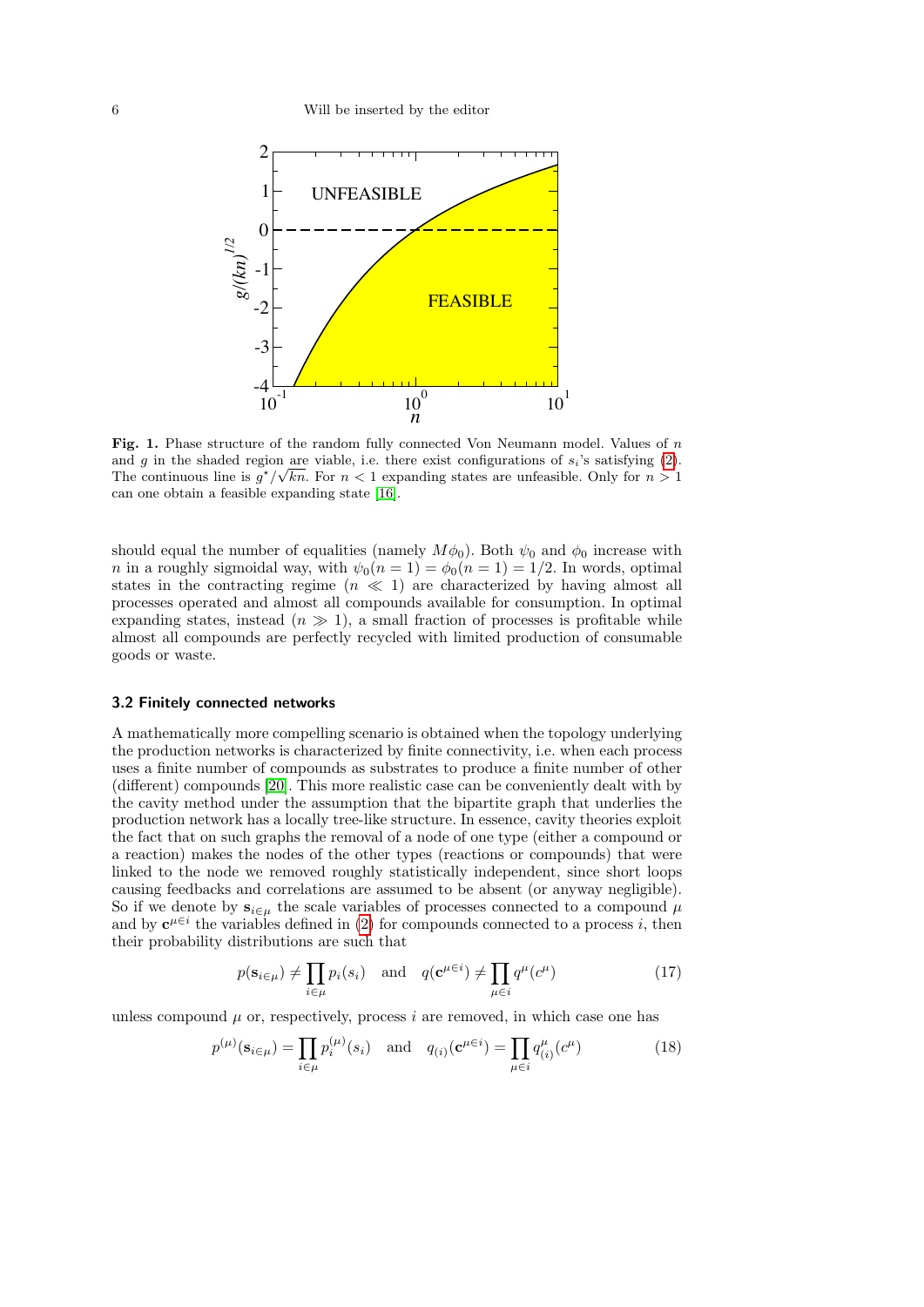where the subscripts (i) and ( $\mu$ ) indicate the removal of process node i and of compound  $\mu$ , respectively. Note however that  $q_{\ell}^{\mu}$  $\binom{\mu}{i}(c^{\mu})$  can be written explicitly as

<span id="page-6-0"></span>
$$
q_{(i)}^{\mu}(c^{\mu}) = \text{Tr}_{\mathbf{s}_{j \in \mu \backslash i}} \delta\left(c^{\mu} - \sum_{j \in \mu \backslash i} s_j (a_j^{\mu} - \rho b_j^{\mu})\right) \prod_{j \in \mu \backslash i} p_j^{(\mu)}(s_j)
$$
(19)

where  $j \in \mu \setminus i$  indicates that the operations extend over all processes connected to  $\mu$ except i. Similarly, introducing the fictitious energy function

$$
E = -\sum_{\mu=1}^{M} \theta(c^{\mu})
$$
\n(20)

one has

<span id="page-6-1"></span>
$$
p_i^{(\mu)}(s_i) \propto \text{Tr}_{\mathbf{c}^{\nu \in i \setminus \mu}} \exp\left[ -\beta \sum_{\nu \in i \setminus \mu} \theta[-c_{(i)}^{\nu} - s_i(a_i^{\nu} - \rho b_i^{\nu})] \right] \prod_{\nu \in i \setminus \mu} q_{(i)}^{\nu}(c^{\nu}) \tag{21}
$$

(ultimately, the limit of large  $\beta$  must be considered). In turn, knowledge of the socalled cavity distributions [\(19\)](#page-6-0) and [\(21\)](#page-6-1) allows to reconstruct the entire probability distribution since

$$
p_i(s_i) \propto \text{Tr}_{\mathbf{c}^{\nu \in i}} q_{(i)}(\mathbf{c}^{\nu \in i}) \exp\left[-\beta \sum_{\nu \in i} \theta[-c_{(i)}^{\nu} - s_i(a_i^{\nu} - \rho b_i^{\nu})]\right]
$$
(22)

$$
q^{\mu}(c^{\mu}) = \text{Tr}_{\mathbf{s}_{j\in\mu}} p^{(\mu)}(\mathbf{s}_{j\in\mu}) \delta\left(c^{\mu} - \sum_{j\in\mu} s_j (a_j^{\mu} - \rho b_j^{\mu})\right)
$$
(23)

Equations [\(19\)](#page-6-0) and [\(21\)](#page-6-1) can be solved self-consistently by population dynamics. The numerical procedure to extract  $\rho^*$  from this setup is non-trivial and we refer the reader to [\[20\]](#page-18-19) for details. The lesson one learns from this analysis is that the picture obtained in the fully connected case is rather robust to dilution. Finite connectivity does however bear a strong quantitative impact. In the contracting regime  $(\rho^* < 1)$ optimal growth rates generically decrease with increasing dilution while the opposite happens in expanding regimes with  $\rho^* > 1$ . Moreover, optimal growth rates turn out to be consistently larger when processes have heterogeneous (as opposed to regular) connectivities, independently of the degree distribution of compounds. Hence, generically dilution (in expanding regimes) and stochastic connectivities allow to achieve larger growth rates with respect to the case of fully connected input/output systems. The phase structure shown in Fig. 1 is however qualitatively preserved.

#### 3.3 Reversible networks

An important generalization considers processes as reversible, i.e. such that the roles of input and output coefficients can be interchanged [\[21\]](#page-18-20). This simple extra ingredient generates a surprisingly rich and considerably more complex scenario. Let us first notice that by allowing processes to revert Von Neumann's problem becomes intrinsically non-linear. Indeed it can be written compactly upon defining a matrix R with entries

$$
R_i^{\mu} = \begin{cases} a_i^{\mu} - \rho b_i^{\mu} & \text{for } s_i > 0\\ b_i^{\mu} - \rho a_i^{\mu} & \text{for } s_i < 0 \end{cases}
$$
 (24)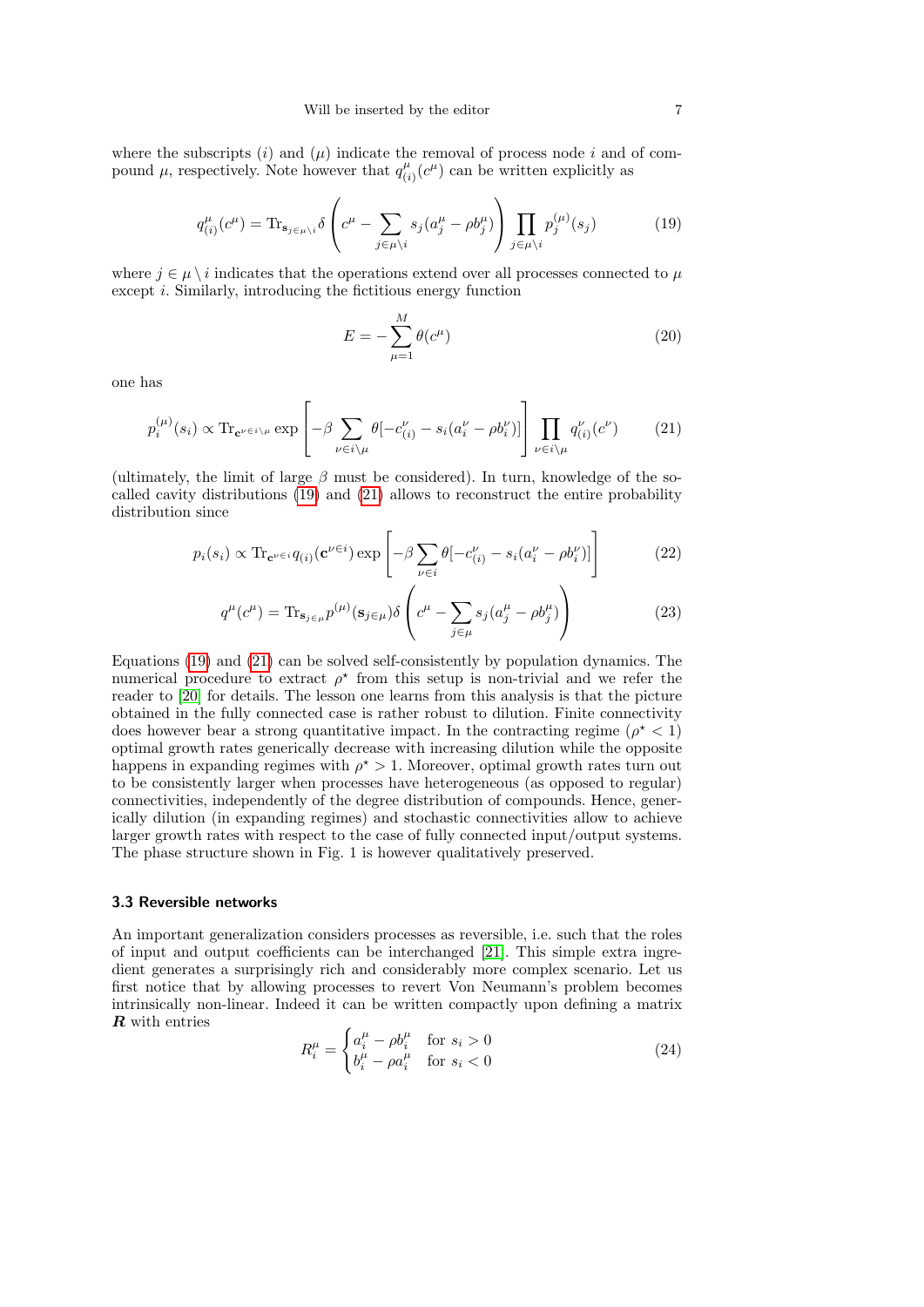## 8 Will be inserted by the editor

whereby one sees that  $\mathbf{R} \equiv \mathbf{R}(\rho, \mathbf{s})$ . (The fact that process can be reverted is reflected also in the possibility that  $s_i$  becomes negative.) Under this condition, [\(1\)](#page-1-1) now reads

$$
\max_{\rho>0} \ \rho \quad \text{subject to } \mathbf{R}(\rho, \mathbf{s})\mathbf{s} \ge \mathbf{0} \tag{25}
$$

There are two basic properties of the reversible Von Neumann problem that are both easy to prove and rich of consequences. The first is that in general reversing all processes is not equivalent to time reversal, i.e. the naive expectation that if a scale vector s guarantees a growth factor  $\rho$  then the reversed vector s' should guarantee a growth factor  $\rho' = 1/\rho$  turns out to be false. To see this, define

$$
c_d^{\mu}(\mathbf{s}) = \sum_{i=1}^{N} s_i (a_i^{\mu} - \rho b_i^{\mu})
$$
 (26)

$$
c_r^{\mu}(\mathbf{s}) = \sum_{i=1}^{N} s_i (b_i^{\mu} - \rho' a_i^{\mu})
$$
\n(27)

and note that

$$
c_d^{\mu}(\mathbf{s}) + \rho c_r^{\mu}(\mathbf{s}) = (1 - \rho \rho') \sum_{i=1}^{N} s_i a_i^{\mu}
$$
 (28)

Clearly,  $c_d^{\mu}(\mathbf{s}) = c_r^{\mu}(\mathbf{s}) = 0$  implies  $\rho' = 1/\rho$  but if  $c_r^{\mu}(\mathbf{s}) \ge 0$  then

$$
\rho \rho' \le 1 - \frac{c_d^{\mu}(\mathbf{s})}{\sum_{i=1}^N s_i a_i^{\mu}}
$$
\n(29)

which tells us that  $c_d^{\mu}(\mathbf{s}) = 0$  for all  $\mu$  is a necessary but not sufficient condition for  $\rho'$  to be equal to  $1/\rho$ . In general,

$$
\rho \rho' \le \min_{\mu} \left( 1 - \frac{c_d^{\mu}(\mathbf{s})}{\sum_{i=1}^N s_i a_i^{\mu}} \right) \tag{30}
$$

The second notable fact is that the solution space ceases to be convex, in particular for  $\rho < 1$ . Re-writing [\(2\)](#page-1-0) in this case as

$$
c^{\mu}(\mathbf{s}) = \sum_{i=1}^{N} s_i \left[ a_i^{\mu} (\theta(s_i) + \rho \theta(-s_i)) - b_i^{\mu} (\theta(-s_i) + \rho \theta(s_i)) \right] \ge 0 \quad \forall \mu \tag{31}
$$

one easily sees that

$$
c^{\mu}(\lambda \mathbf{s} + \lambda' \mathbf{s}') = \lambda c^{\mu}(\mathbf{s}) + \lambda' c^{\mu}(\mathbf{s}') + A^{\mu}(\mathbf{s}, \mathbf{s}') \tag{32}
$$

with

$$
A^{\mu}(\mathbf{s}, \mathbf{s}') = (1 - \rho) \sum_{i=1}^{N} (a_i^{\mu} + b_i^{\mu}) [\lambda s_i \theta(-s_i) + \lambda' s_i' \theta(-s_i') - (\lambda s_i + \lambda' s_i') \theta(-\lambda s_i - \lambda' s_i')]
$$
\n(33)

If s and s' are both solutions, then a linear combination will again be a solution if  $A^{\mu} \geq 0$ .  $s_i s'_i > 0$  indeed implies  $A^{\mu} = 0$  for each  $\rho$ . However for  $s_i s'_i < 0$  one finds that  $A^{\mu} \geq 0$  only for  $\rho \geq 1$ . In other words convexity is guaranteed only for  $\rho \geq 1$ and may not occur even at  $\rho^*$  when  $\rho^*$  < 1. Note however that the solution space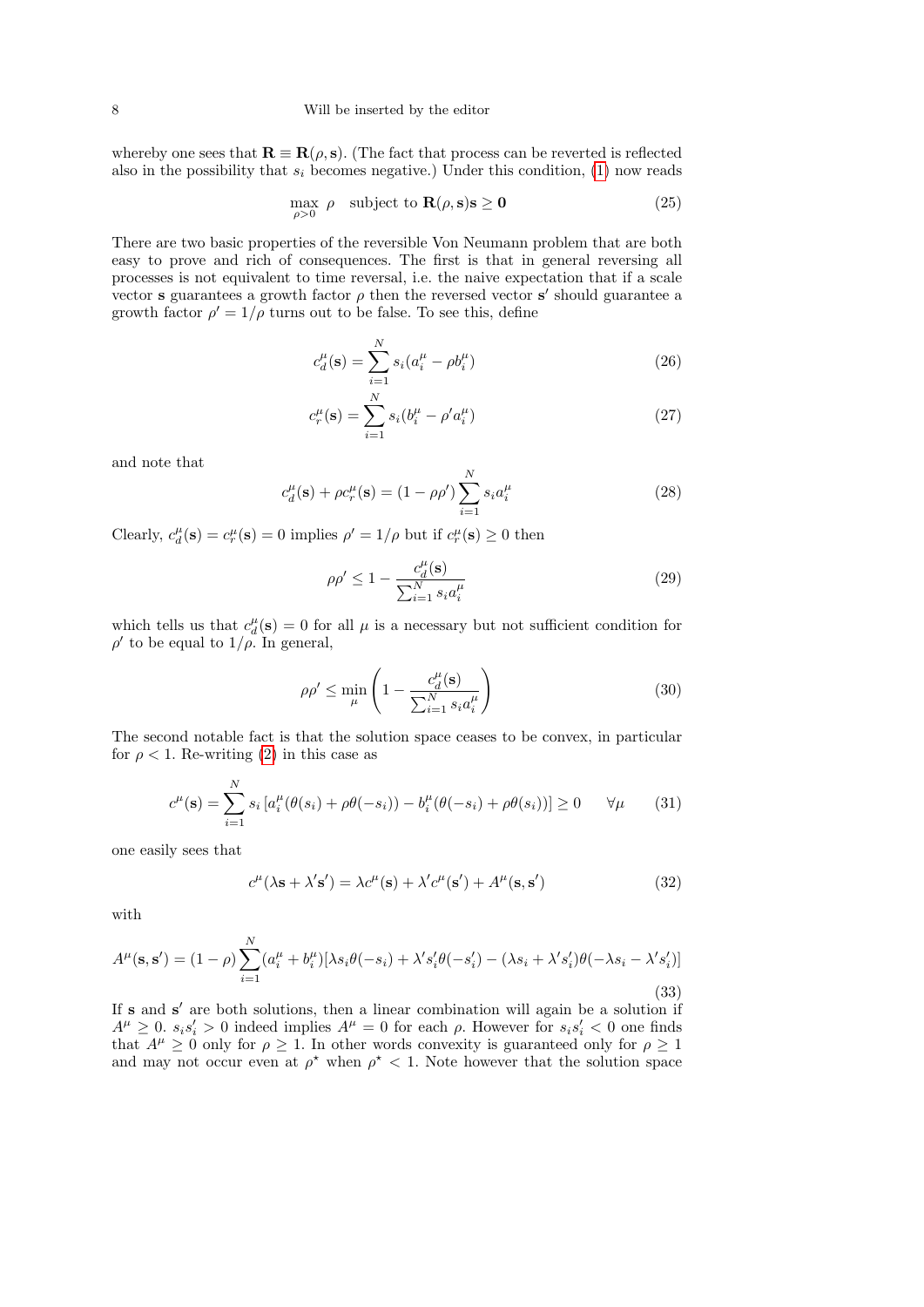

Fig. 2. Phase structure of the random fully connected reversible Von Neumann model. The continuous (resp. dashed and dot-dashed) line is  $g^*/\sqrt{kn(1+\phi)}$  for  $\phi = 0$  (resp.  $\phi = 1/2$ and  $\phi = 1$ ). Markers correspond to optimal growth rates estimated numerically as explained in [\[21\]](#page-18-20). (For clarity, the shaded region is only shown for  $\phi = 0$ .) For  $n(1 + \phi) < 1$  expanding states are unfeasible. However one sees slight disagreements between the predicted (replicasymmetric) value of  $g^*$  and computed one.

is obviously convex for  $\rho = 0$ , showing that  $\rho < 1$  is a necessary but not sufficient condition for the solution space to be non-convex (e.g. fragmented in disjoint parts). It is very important to remark that non-convexity poses a serious problem for the design of efficient algorithms to sample the solution space in the contracting regime [\[21\]](#page-18-20).

The statistical mechanics analysis of this case in a fully connected topology can proceed along steps similar to those performed for the random fully connected network, with [\(11\)](#page-4-1) replaced by

$$
V(g) = \text{Tr}_{\mathbf{s}} \prod_{\mu} \theta(c^{\mu}) \delta\left(\sum_{i=1}^{N} |s_i| - N\right)
$$
 (34)

If  $\phi$  denotes the fraction of reversible processes (i.e. the effective number of processes that can be operated in the system is  $\overline{N}+N\phi$ , one finds an expanding phase with  $g^*$ 0 for  $n > n_c \equiv 1/(1 + \phi)$  (see Figure 2). This suggests, as expected, that being able to run processes in both directions extends the range of the regime where expanding solutions exist. The price to be paid is that optimal growth rates in the expanding regime are comparatively smaller when processes are reversible. For  $n(1 + \phi) < 1$ , instead, the system is confined to a contracting regime. Here, larger  $\phi$ 's imply larger growth rates, meaning that increasing the availability of reversible processes benefits the system's growth properties. As seen above, however, the contracting phase is characterized by lack of convexity. This is hinted by the fact that the computed and predicted (replica-symmetric) values of  $g^*$  disagree (albeit just slightly) for  $n < n_c$ when  $\phi \neq 0$ . To see this more explicitly one can measure directly the probability that the uniform linear combination of two solutions solves Von Neumann's problem (Figure 3). Inspecting results, one sees immediately that the solution space displays marks of convexity for sufficiently small  $g \leq g^*$  (recall that the solution space is certainly convex for  $\rho = 0$ ). In the intermediate range of values of g up to  $g^*$ , instead,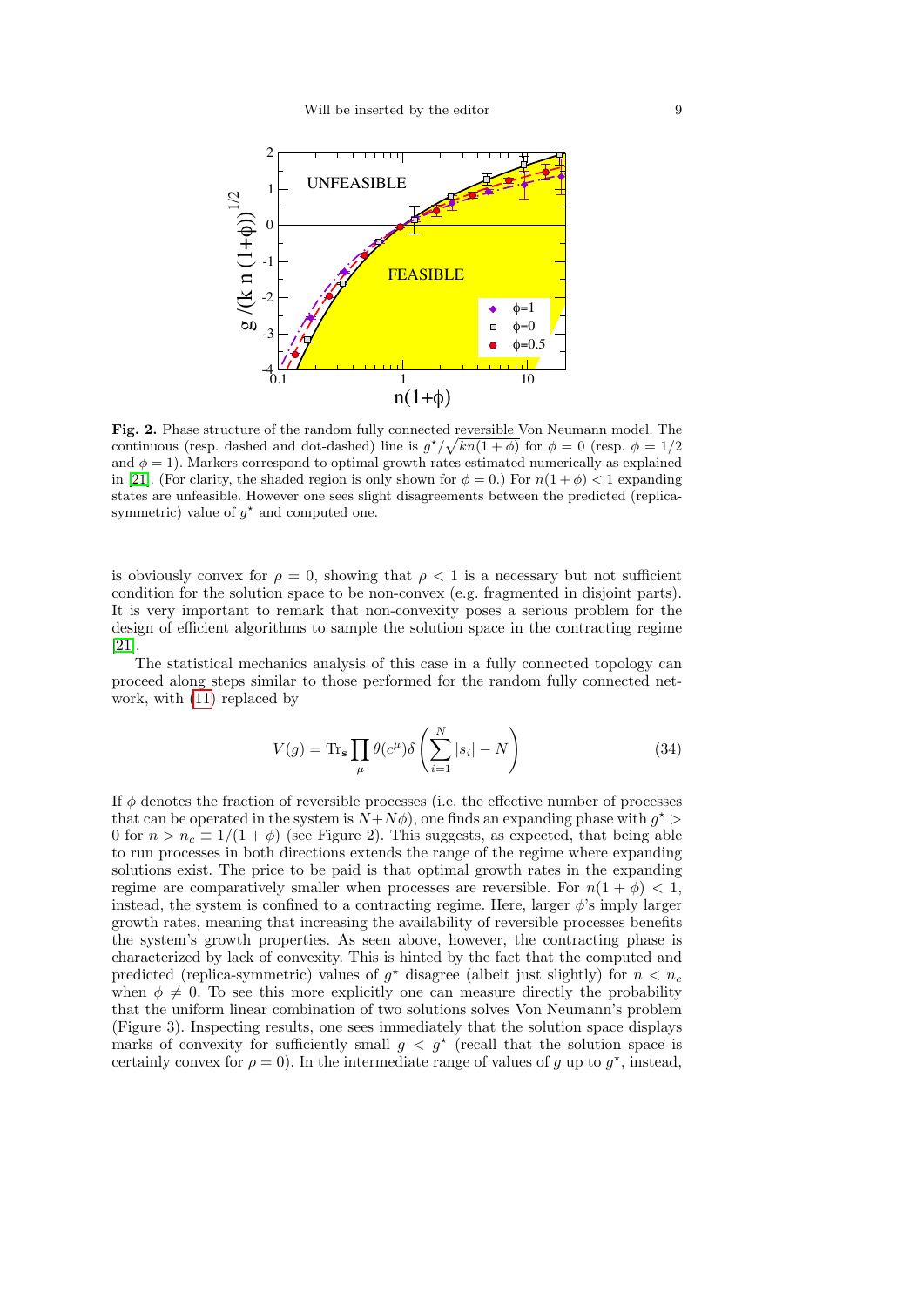

Fig. 3. Probability that the linear combination of two solutions with coefficients  $1/2$  solves the fully reversible ( $\phi = 1$ ) random fully connected von Neumann problem for  $n = 1/2$ . The solution space appears to lose convex values of  $q < q^* = 0$ . Different curves correspond to different values of N increasing in the direction of the arrow from 50 to 500.

convexity appears to break down. The replica-symmetric theory one develops for this case is thus expected to fail in a range of values of  $q < 0$  (as seen in Fig 2).

As before, an increase in the optimal growth rate causes a decrease in the number of compounds with  $c^{\mu} > 0$ . This corresponds to a 'waste' reduction and, on the other hand, to an impoverishment in the global output profile. Quite strikingly, the reversible part of the process set displays a neat second-order transition as  $n$  exceeds  $n_c$ : all reversible processes are employed in the contracting phase, where a finite fraction of them is inactive when  $g^* > 0$  [\[21\]](#page-18-20).

# 4 Towards metabolic networks

Von Neumann's problem finds a natural ground of application in chemical reaction networks, in which the input-output relations linking technologies to goods in production systems are replaced by the wiring between reactions and chemical species governed by stoichiometry. Perhaps most importantly, in this context living cells present us the opportunity to test Von Neumann's ideas directly in a real system, namely their energy metabolism.

In cells, an enormous number of genetic, regulatory and biochemical mechanisms interact on different spatial and temporal scales to accomplish a wide range of tasks, from growth and reproduction to motility, homeostasis and exterior sensing. The rapid development of high-throughput genome sequencing techniques together with the availability of refined gene annotations has allowed, over the past few years, to set up consistent, controlled protocols for reconstructing the cellular metabolic networks of different organisms to an unprecedented degree of detail [\[9](#page-18-8)[,22\]](#page-18-21). Such networks underlie the basic energy harvesting processes in cells, by which the energy derived from nutrients is transduced into usable forms of mechanical or chemical energy. The output of metabolism is constituted essentially by the so-called building blocks for functionally relevant biological macromolecules (amino-acids, fatty acids, nucleotides) as well as by waste products like e.g. carbon dioxide and acetate (mostly for bacteria). Building blocks are then used in a series of processes downstream of metabolism to form functional proteins (including reaction-catalying enzymes), membrane structures and nucleic acids. To a large degree, the physiological outcome of this can be read off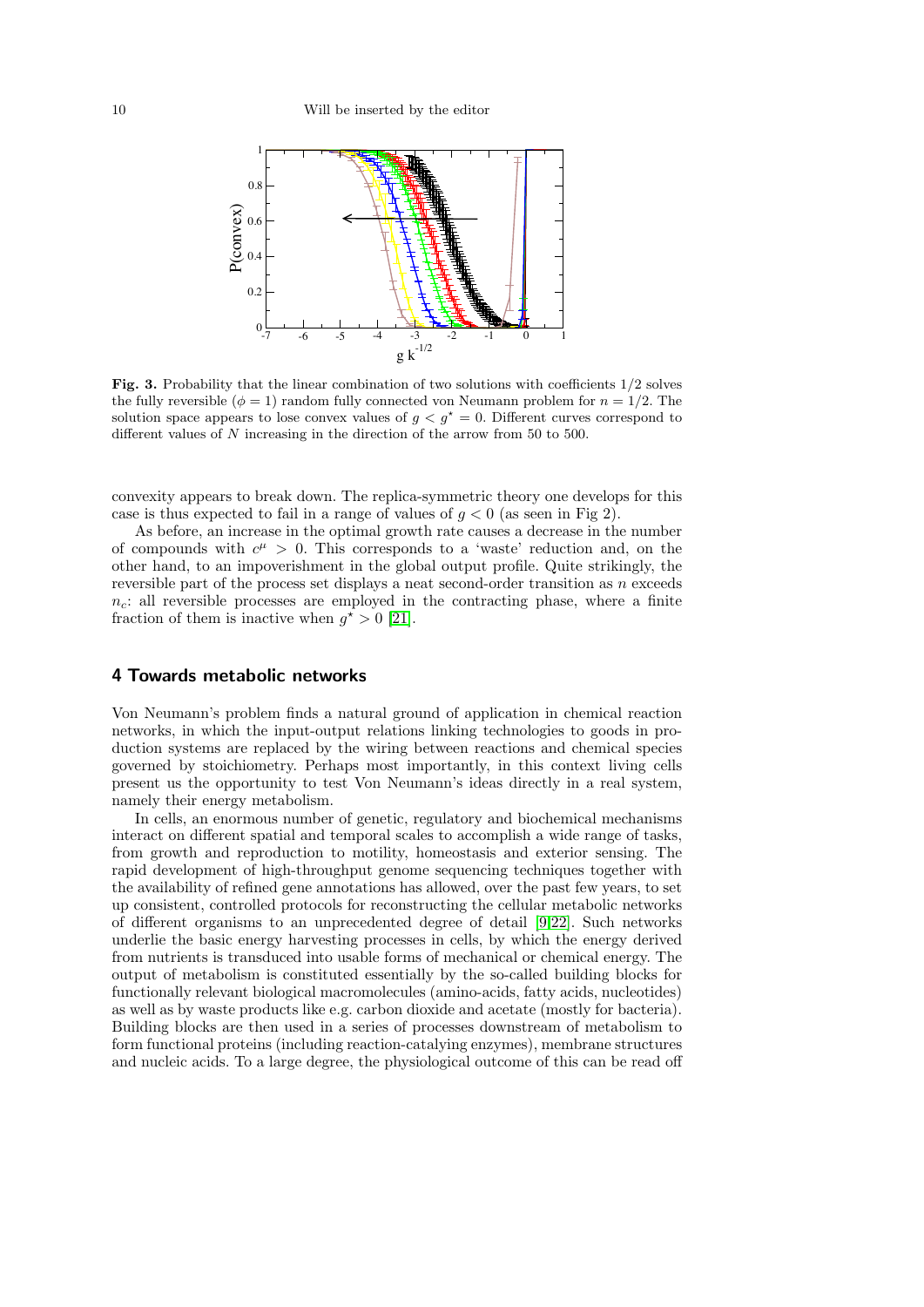from the cell's proteome, i.e. from the composition of the repertoire of proteins that the organism was able to produce, which in turn effects the regulation of metabolism.

It is immediately clear that, once the structure of the network (encoded in the reactions' stoichiometry) is known, Von Neumann's stability criterion can serve as a minimal model for the organization of metabolism. However, before discussing this application more in detail (Sec. 5), it is worth trying to bring the theory a few steps forward (in a direction relevant to biology) by addressing a couple of peculiar aspects of biochemical reaction networks that, on one hand, have a direct influence on the solutions of Von Neumann's problem and, on the other, generalize it. These are, respectively, (a) the emergence of the so-called 'conserved pools of reagents', which translate into the need to consider constraints on the quenched disorder (the inputoutput coefficients), and (b) the highly important issue of thermodynamic stability.

## 4.1 Stoichiometric quenched disorder

In first place, addressing optimality in reaction networks requires a more careful evaluation of the role of stoichiometry, since real networks are of course not random: stoichiometric coefficients enforce chemical balance at each reaction node in the network. This set of local relations has been shown to give rise, at a larger scale, to conservation laws for the aggregate concentration of pools of reagents [\[23\]](#page-18-22). Such laws are expressed by the relation

$$
\sum_{\mu \in P} (a_i^{\mu} - b_i^{\mu}) = 0 \qquad \forall i \tag{35}
$$

where  $P \subseteq \{1, \ldots M\}$  is the set containing the chemical species that form the conserved pool. In concrete, the total number of molecules in a pool is conserved over time, so that the aggregate concentration does not change in time (while the concentrations of individual metabolites can change relative to each other). These dynamical invariants have a purely topological origin in the structure of stoichiometric coefficients. As a byproduct, one easily understands that metabolites belonging to a conserved pool cannot be global network outputs (a detailed theory of this fact with applications is developed in [\[24,](#page-18-23)[25\]](#page-19-0)). In other terms, in presence of a conserved metabolite pool one expects that  $\rho^* \leq 1$ .

A first step in driving Von Neumann's model towards real cellular networks consists therefore in studying how the existence of conserved metabolite pools affects the picture derived in the case of random networks. The simplest way to implement this ingredient is to impose a constraint on the quenched disorder. Specifically, one can introduce a 'random' conserved pool formed by a finite fraction  $\phi$  of reagents by explicitly adding to the volume defined in [\(11\)](#page-4-1) a hard constraint of the form

<span id="page-10-0"></span>
$$
\sum_{\mu=1}^{M} z^{\mu} (a_i^{\mu} - b_i^{\mu}) = 0
$$
\n(36)

(where  $z^{\mu}$  is a quenched random variable equal to one with probability  $\epsilon$  and zero otherwise). In order to check explicitly that the constraint [\(36\)](#page-10-0) implies  $\rho^* \leq 1$ , i.e. that at best optimal growth states are characterized by constant operation scales for reactions (fluxes), it suffices to multiply each term in [\(2\)](#page-1-0) by  $z^{\mu}$  and sum over  $\mu$  (we ignore reversibility). One obtains:

$$
(1 - \rho) \sum_{i=1}^{N} s_i \sum_{\mu=1}^{M} z^{\mu} b_i^{\mu} + \sum_{i=1}^{N} s_i \sum_{\mu=1}^{M} z^{\mu} (a_i^{\mu} - b_i^{\mu}) \ge 0
$$
 (37)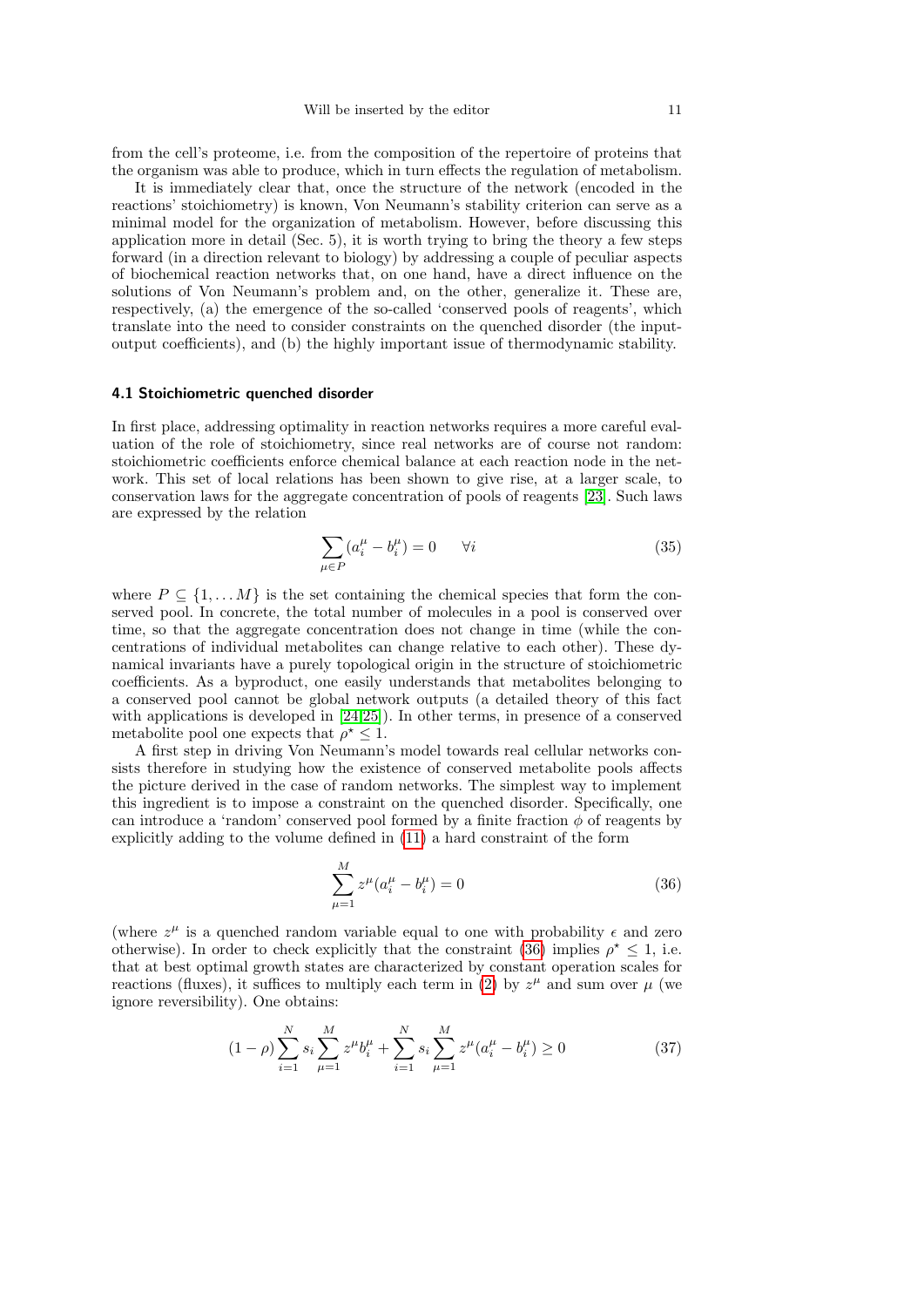

Fig. 4. Phase structure of the random fully connected constrained Von Neumann model. The continuous line marks the separation between the regions with  $g^* = 0$  (stationary regime) and  $g^* < 0$  (contracting regime). The expanding regime lies on the  $\epsilon = 0$  axis  $(n > 1)$  and is represented by a green strip [\[26\]](#page-19-1).

If the vector z identifies a conserved pool then the second term vanishes. The first term allows for  $\rho > 1$  only if all reactions connected to metabolites in the conserved pool are inactive (i.e. if the pool is effectively removed from the network). In particular this leads to the trivial solution  $s_i = 0$  for each i in a fully connected network. Hence necessarily  $\rho^* \leq 1$ . So the states of expansion recovered in the previous sections are a 'pathology' of random systems. When stoichiometric quenched disorder is used they cannot be present. Notice that this does not mean that the network cannot have a positive net production of compounds. The introduction of [\(36\)](#page-10-0) slightly modifies the disorder averaging but the replica theory developed for random input/output systems can be conveniently extended to this constrained case [\[26\]](#page-19-1). The  $(\epsilon, n)$  phase structure one obtains, in agreement with the previous observations, is shown in Figure 4.

A noteworthy consequence of the fact that  $\rho^*$  cannot exceed 1 is that for large enough n, when an expanding phase would be expected in absence of the conserved pool, multiple optima survive, i.e. the average distance between solutions does not vanish as  $g \to g^*$ . So stoichiometric disorder appears to increase robustness in reaction networks, since many (microscopic) arrangements of reaction operation scales turn out to be compatible with optimal growth. It is interesting to note that real cellular metabolic networks typically have values of  $n$  larger than one. This suggest that the ability to respond to perturbations (e.g. by re-arranging scales) without losing the desirable property of maximum productive capacity may be a key ingredient for biological stability and resilience.

#### 4.2 Von Neumann's dual problem and thermodynamics

Thus far, we have limited ourselves to considering Von Neumann's problem in a production perspective. Our focus has been set on finding ways to operate the available processes that ensure self-sustainability and optimality. In his original work however J. Von Neumann has given equal attention to the dual problem (in the sense of linear programming duality) [\[2\]](#page-18-1). In elementary economic terms, it can be introduced upon defining an M-vector **p** of prices  $(p^{\mu} \geq 0$  for each  $\mu$ ). The cost associated to running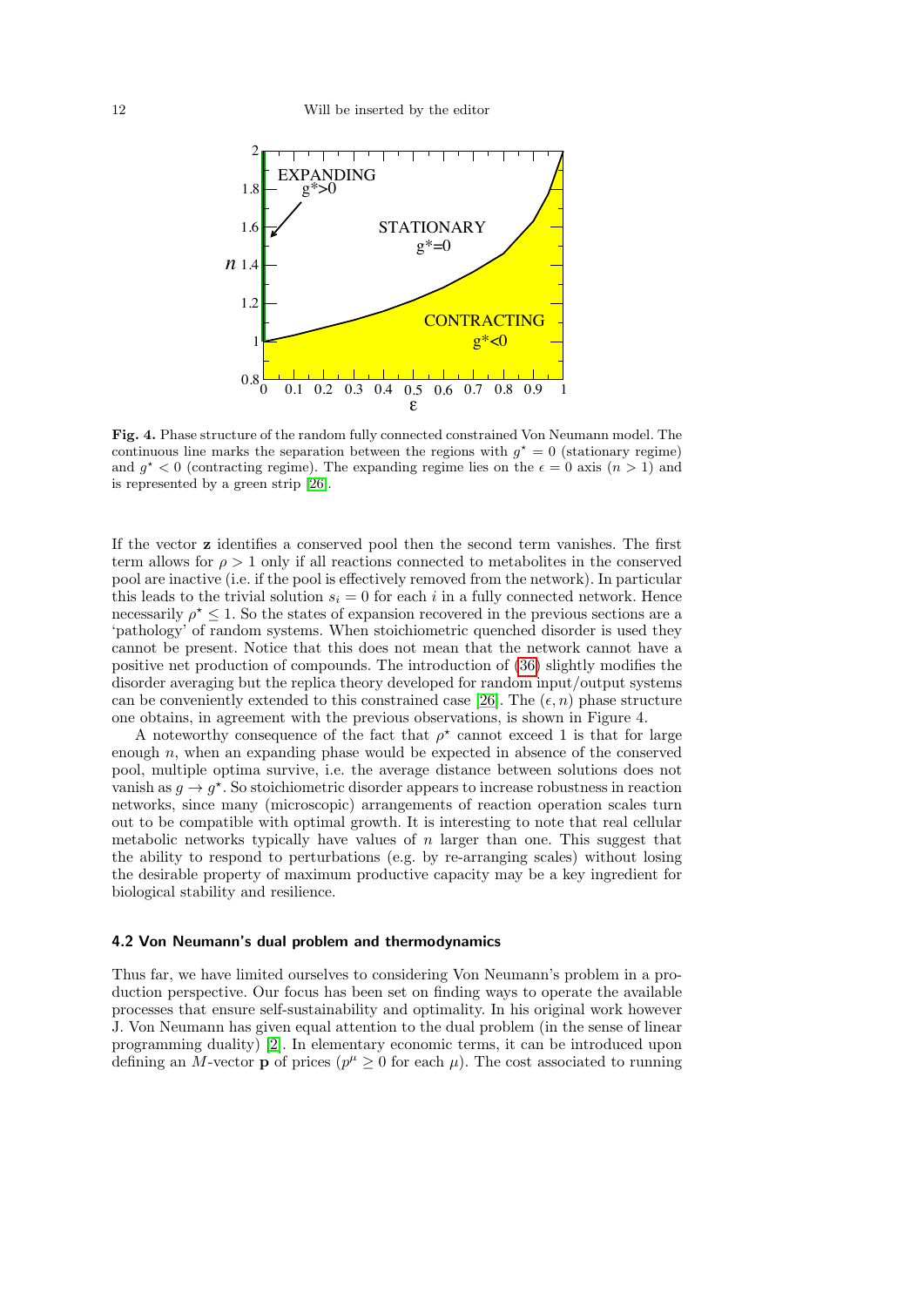a certain process i at unit scale is simply  $\sum_{\mu=1}^{M} p^{\mu} b_i^{\mu}$ . This generates a corresponding revenue given by  $\sum_{\mu=1}^{M} p^{\mu} a_i^{\mu}$ . The problem dual to [\(1\)](#page-1-1) consists in solving

<span id="page-12-0"></span>
$$
\min_{\sigma > 0} \sigma \quad \text{subject to } \mathbf{p}(\mathbf{A} - \sigma \mathbf{B}) \le \mathbf{0} \tag{38}
$$

(compare this with [\(1\)](#page-1-1)). The interpretation of the parameter  $\sigma$  is not straightforward. The simplest is in terms of an interest factor. Imagining that the operation of processes is financed by borrowing cash at a rate r, at the end of each period  $\sigma = 1 + r$  units of cash must be returned to the financiers. In this setting, the conditions

<span id="page-12-1"></span>
$$
\sum_{\mu=1}^{M} p^{\mu} (a_i^{\mu} - \sigma b_i^{\mu}) \le 0 \qquad \forall i \tag{39}
$$

simply mean that the net extra profit generated by each process can at most be zero. (Zero profit is a standard scenario in models of economic equilibrium, see e.g. [\[27\]](#page-19-2) or, in a statistical physics perspective, [\[28\]](#page-19-3).)

It is simple to show that, in the above settings of [\(1\)](#page-1-1) and [\(38\)](#page-12-0) and under broad assumptions,  $\rho^* \geq \sigma^*$  (with  $\sigma^*$  the solution of [\(38\)](#page-12-0)) [\[4\]](#page-18-3). Furthermore, restricting slightly the definition of the model it can be proven that indeed  $\rho^* = \sigma^*$  (i.e. that the growth factor equals the interest factor, as would perhaps be intuitively expectable).

It is however tempting to search for a physical interpretation of Von Neumann's dual problem. The simplest connection resides in the thermodynamic scenario underlying biochemical activity. It is well known that in non equilibrium steady states with non-zero fluxes, reactions must proceed in directions of decreasing free energies (which in turn implies that thermodynamically feasible configurations of reaction fluxes may not contain directed cycles) [\[29\]](#page-19-4). The condition for thermodynamic feasibility reads

$$
v_i \Delta G_i \le 0 \qquad \forall i \tag{40}
$$

where  $\Delta G_i$  is the (Gibbs) free energy change associated to reaction i and  $v_i$  is the net flux (the difference between the forward and reverse rates) of reaction i.  $\Delta G_i$  can be written as the sum of the chemical potentials of the compounds weighted by their respective stoichiometric coefficients. It then follows that thermodynamic feasibility is related to the existence of a chemical potential vector g such that

$$
v_i \sum_{\mu=1}^{M} g^{\mu} (a_i^{\mu} - b_i^{\mu}) \le 0 \qquad \forall i \tag{41}
$$

Connection to [\(39\)](#page-12-1) is now straightforward. In this respect, prices play the role of chemical potentials and [\(39\)](#page-12-1) have the form of a thermodynamic feasibility constraint.

It would be interesting to construct a more stringent physical analogy for [\(38\)](#page-12-0). Quite recently an attempt in this direction has been performed in conjunction with Flux-Balance-Analysis (FBA) [\[9,](#page-18-8)[30\]](#page-19-5). It was shown in specific that the dual to the linear programming problem that arises in FBA can be re-formulated as a free energy consumption minimization problem conditioned on a given free energy drain (representing, in the case of cellular systems, growth) [\[31\]](#page-19-6).

## 5 Application to cellular metabolism

Modeling a cell's metabolic activity is a central problem in systems biology. In principle, knowledge of the network structure and of basic thermodynamic parameters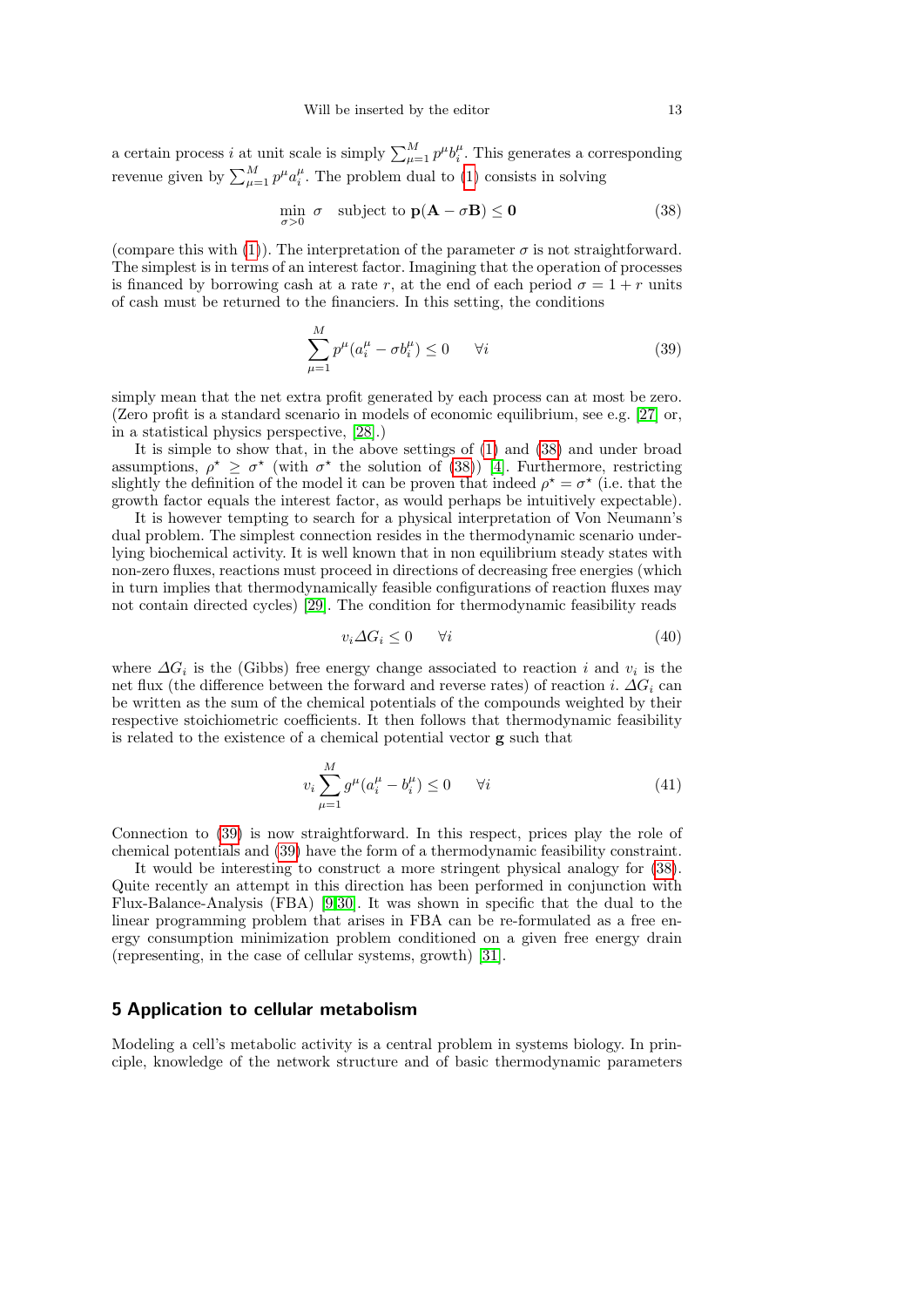like reaction constants allows to formulate non-linear differential equations for the enzyme-mediated joint evolution of reactant concentrations and reaction rates (or fluxes) that fully account for the kinetics of a biochemical reaction network [\[29\]](#page-19-4). Unfortunately at genome scale this route is most often barred by uncertainties about kinetic parameters and reaction or transport mechanisms. Constraint-based models of metabolism (like Flux-Balance Analysis [\[9,](#page-18-8)[29](#page-19-4)[,30,](#page-19-5)[32\]](#page-19-7)) provide a feasible alternative that has marked a considerable breakthrough in the quest to reconstruct and simulate global cellular functions. In a nutshell, they rely on steady state assumptions to impose sets of physically motivated linear constraints (enforcing mass balance) on the network nodes corresponding to reagents, and retrieve the viable flux states as the configurations of reaction operation scales that ensure that all constraints are satisfied. Regulatory and thermodynamic restrictions are included either in the allowed ranges of variability of fluxes or in the a priori reversibility assignments of reactions. Such a constrained linear system suffices to define a space of feasible flux configurations (whose characterization is in itself a challenging problem [\[33,](#page-19-8)[34\]](#page-19-9)). Quite crucially, physiologically relevant states are usually assumed to maximize ad hoc objective functions that provide a further functional constraint on the cell's metabolic activity (see e.g. [\[35](#page-19-10)[,36,](#page-19-11)[37,](#page-19-12)[38\]](#page-19-13) for some examples).

Applying Von Neumann's idea to cellular metabolism amounts to taking a rather different (though not unrelated) viewpoint. Recalling that in real stoichiometric systems  $\rho^* = 1$ , finding optimal solutions in the Von Neumann sense means finding flux vectors s such that

<span id="page-13-0"></span>
$$
c^{\mu} \equiv \sum_{i=1}^{N} (a_i^{\mu} - b_i^{\mu}) s_i \ge 0 \quad \forall \mu
$$
\n(42)

where the index *i* runs over reactions,  $\mu$  over chemical species and  $a_i^{\mu}$  and  $b_i^{\mu}$  denote the output and input (respectively) stoichiometric coefficients of metabolite  $\mu$  in reaction *i*. As explained above,  $(42)$  encodes in essence a stability constraint. If fluxes that transport matter (e.g. nutrients) into the cell are included in the stoichiometric matrices to make the system self-sustainable (in such a way that the nutrient con-sumption equals its influx), then solving [\(42\)](#page-13-0) allows to retrieve information about what the cell is in principle capable of net-producing in a given environment, as well as on the corresponding flux configurations. Metabolites for which  $c^{\mu} = 0$  indeed turn out to be mass-balanced, so that their production and consumption fluxes exactly match. On the contrary, if  $c^{\mu} > 0$  then metabolite  $\mu$  is globally producible, meaning that it can become available either for macromolecular processes or as waste. The availability of a neural network learning-based algorithm for the efficient generation of solutions of [\(42\)](#page-13-0) (see [\[20\]](#page-18-19), based on [\[39\]](#page-19-14)) then permits a detailed statistical analysis of the cell's metabolic capabilities.

Work performed along these lines for the bacterium Escherichia coli [\[40,](#page-19-15)[41\]](#page-19-16) has shown that environment selection restricts the feasible states according to [\(42\)](#page-13-0) to flux configurations that both reproduce well the available empirical evidence on E.coli's metabolic fluxes and guarantee that the correct physiological task (in that case, growth or biomass production) is carried out by the cell without the need of additional ad hoc functional constraints. We want to add here further evidence supporting the relevance of Von Neumann's observations in the context of cell metabolism.

We have computed and analyzed optimal flux configurations (in Von Neumann's sense) for the Escherichia coli metabolic network reconstructed in [\[43\]](#page-19-17), preparing it in a minimal growth medium with gluxose as its main carbon source. At odds with the work presented in [\[40,](#page-19-15)[41\]](#page-19-16), we have modified the model to be able to measure the levels of some of the physiological objective functions used in the computational biology literature (see e.g. [\[38\]](#page-19-13)). Our goal is to characterize the solution space defined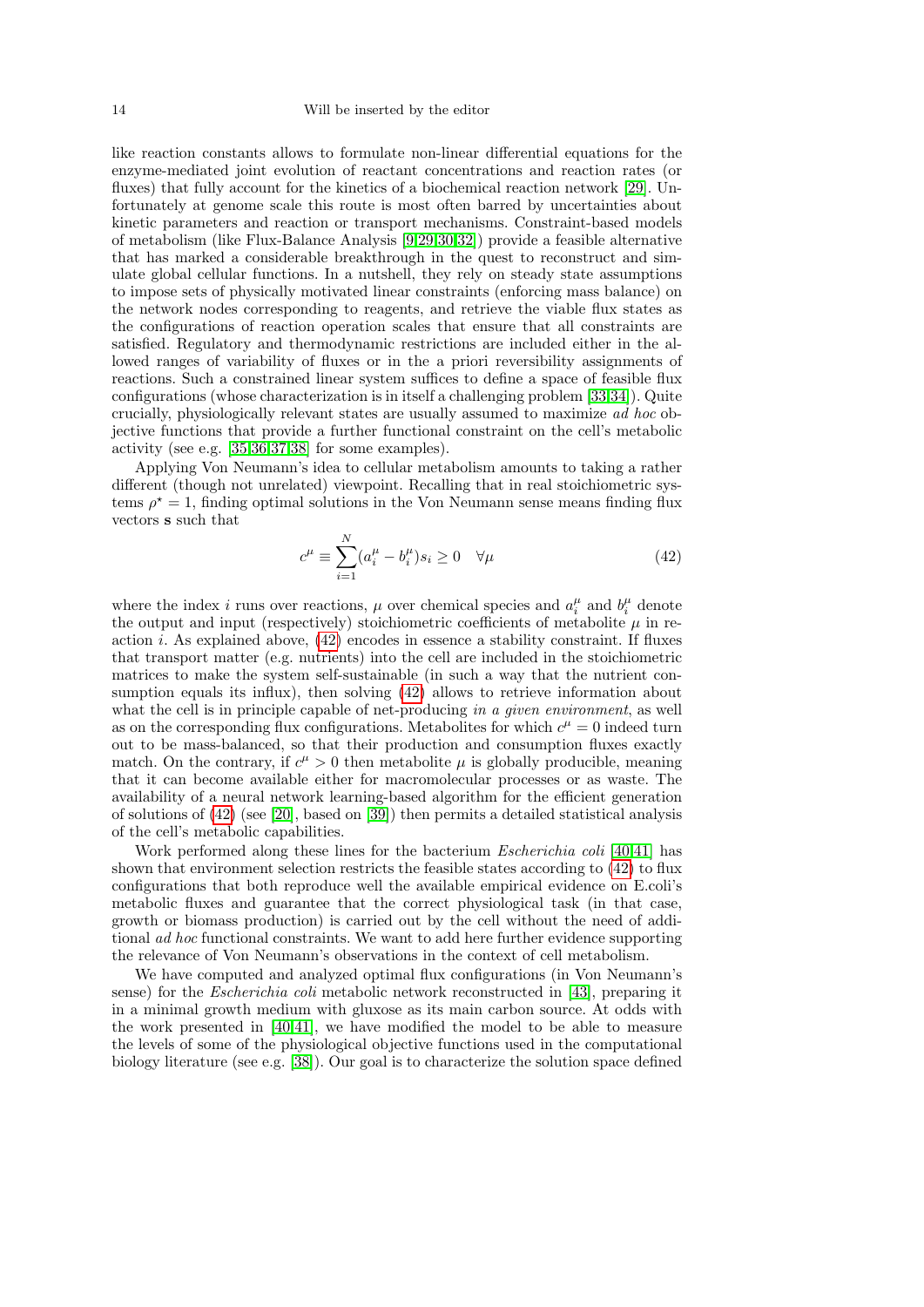

Black markers denotes the distribution of average fluxes, the orange curve corresponds to Fig. 5. Von Neumann-optimal states of the Escherichia coli metabolism. (Left) Distribution of the flux overlap (black) and production profile overlaps (red) over distinct solution pairs obtained from a set of 250 solutions of [\(42\)](#page-13-0). (Right) Flux distributions obtained from [\(42\)](#page-13-0). the power-law fit with exponent −1 and red markers correspond to a convenient binning of the data. Inset: flux distributions in various solutions (different colors). Flux units are arbitrary.

by [\(42\)](#page-13-0) from a view point of how disperse solutions are in terms of flux arrangements and biological functionality.

The similarity between two solutions  $\alpha$  and  $\beta$  with flux vectors  $\mathbf{s}_{\alpha}$  and  $\mathbf{s}_{\beta}$  respectively is conveniently quantified by their overlap. For each reaction  $i$ , we define

$$
q_{\alpha\beta}(i) = \begin{cases} 1 & \text{for } s_{i\alpha} < \epsilon \text{ and } s_{i\beta} < \epsilon \\ 1 - s_{i\alpha} & \text{if } \epsilon < s_{i\alpha} < 1 \text{ and } s_{i\beta} < \epsilon \\ 0 & \text{if } s_{i\alpha} \ge 1 \text{ and } s_{i\beta} < \epsilon \\ \frac{2s_{i\alpha}s_{i\beta}}{s_{i\alpha}^2 + s_{i\beta}^2} & \text{otherwise} \end{cases} \tag{43}
$$

where  $\epsilon$  is a cut-off value below which we treat fluxes as zero (results do not depend on the choice of the cut-off as long as  $\epsilon$  is 10<sup>-5</sup> or less). This parameter measures in essence the variation of flux i in solutions  $\alpha$  and  $\beta$ . For a complete flux configuration, we define

$$
q_{\alpha\beta} = \frac{1}{N} \sum_{i} q_{\alpha\beta}(i)
$$
\n(44)

as a characterization of the "distance" between solutions  $\alpha$  and  $\beta$ : the closer q is to 1 (resp. 0) the more similar (resp. dissimilar) the two configurations are. Likewise, we define the overlap between the vectors c that correspond to the production profiles in each solution of [\(42\)](#page-13-0). The distributions of these overlaps are displayed in Figure 5. One sees that the distance between solutions has a broader distribution than that between production profiles, indicating that a degree of flexibility in the flux organization is allowed that nevertheless ensure a remarkable robustness in the emerging production profile. The finding of [\[41\]](#page-19-16) that indeed the most probable output of the network is formed by the biomass constituents [\[44\]](#page-19-18) is hereby fully confirmed (data now shown), as is the fact that the distribution of fluxes (see Figure 5) retains the empirically observed [\[45\]](#page-19-19) power-law shape with exponent −1. Single solutions however display a certain degree of variability, as can be seen again in Figure 5.

Let us now analyze how this scenario reflects in the values of some of the recurrent physiological objective functions used in the literature (see Figure 6). We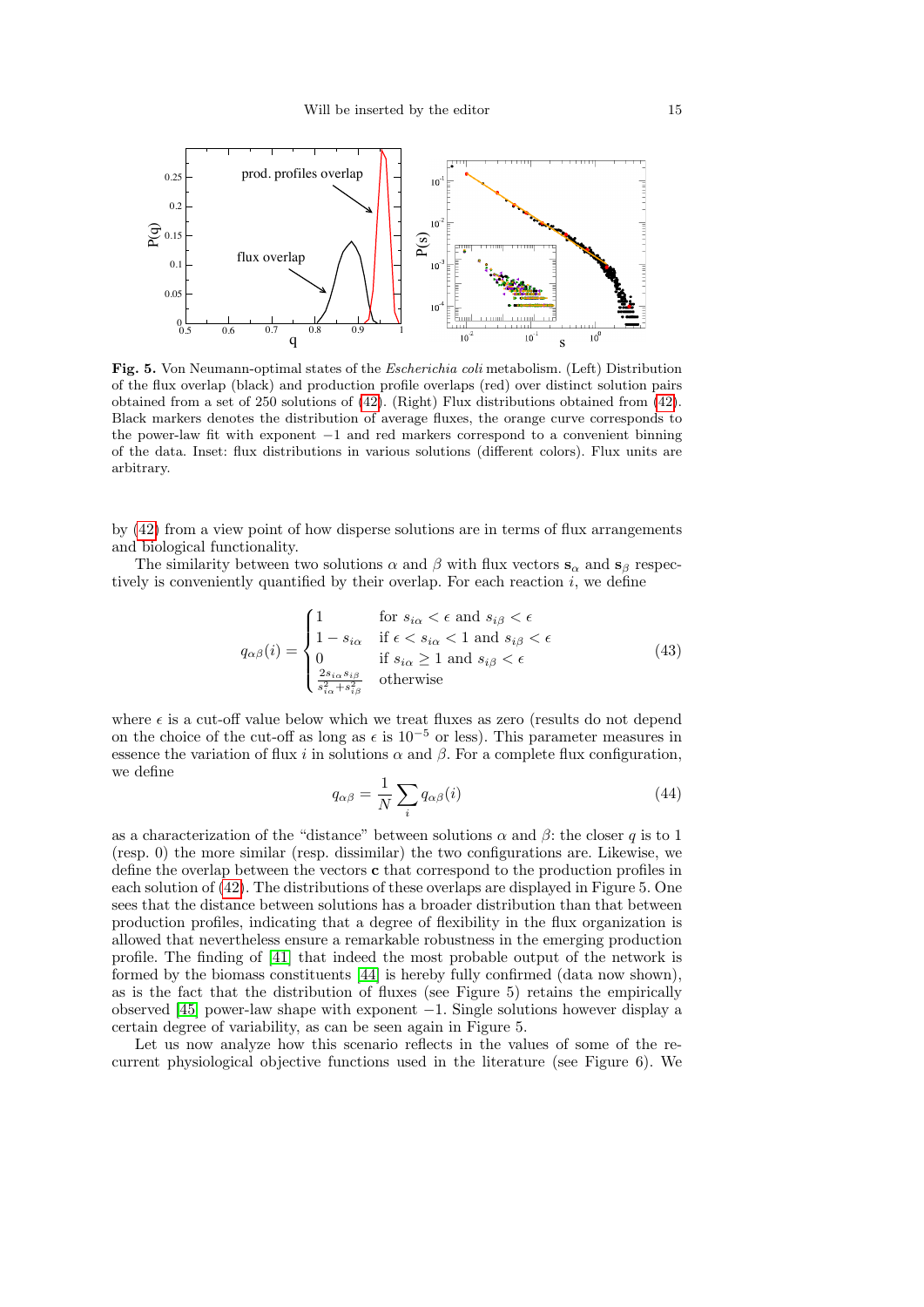

Fig. 6. Von Neumann-optimal states of the Escherichia coli metabolism. Probability distributions of the values of commonly employed physiological objective functions obtained from the solutions of [\(42\)](#page-13-0): (a) bare ATP yield; (b) bare NADH consumption; (c) total net flux; (d) bare glucose consumption; (e) bare NADH consumption per unit of GLC consumed; (f) bare ATP yield per flux unit; (g) bare ATP yield per unit of GLC consumed. Plots (1) and (2) display the flux pertaining to a biomass production reaction computed in a network reconstruction where such a reaction was explicitly included. This flux represents an addition over the biomass that the network spontaneously yields: (1) bare extra biomass flux; (2) bare extra biomass flux per flux unit. Flux units are arbitrary.

have monitored in particular: the total production of ATP (adenosine-triphosphate, the key molecular energy carrier in cells), the total consumption of NADH (nicotinamide adenine dinucleotide, the key reducing agent in electron transfer processes in metabolism, with several other important functional roles at different levels in cells), the total net flux (which is assumed to be a good proxy for enzymatic efficiency) and the glucose (GLC) uptake (measuring nutrient consumption). ATP production, NADH consumption and total net flux display a roughly unimodal shape, pointing to the fact that under Von Neumann's hypothesis the network is capable of tuning these functions within a relatively small range of values. Notice that the total flux is usually assumed to be minimized by cells, to account for optimal use of the available pool of enzymes. On the other hand, it is reasonable to think that cells under certain conditions maximize the ATP yield for optimal energetic efficiency. A similar picture holds for the ATP yield per flux unit, which is usually assumed to be maximized so as to guarantee optimal energetic efficiency at minimum enzyme usage. NADH consumption is instead thought to be minimized, to reduce the activity of redox processes. GLC consumptions displays instead a somewhat broader profile. This is consistent with previous results [\[41\]](#page-19-16) and points to the fact that the emerging physiologic scenario (which appears to be robust from the energetic and enzymatic efficiency viewpoints) is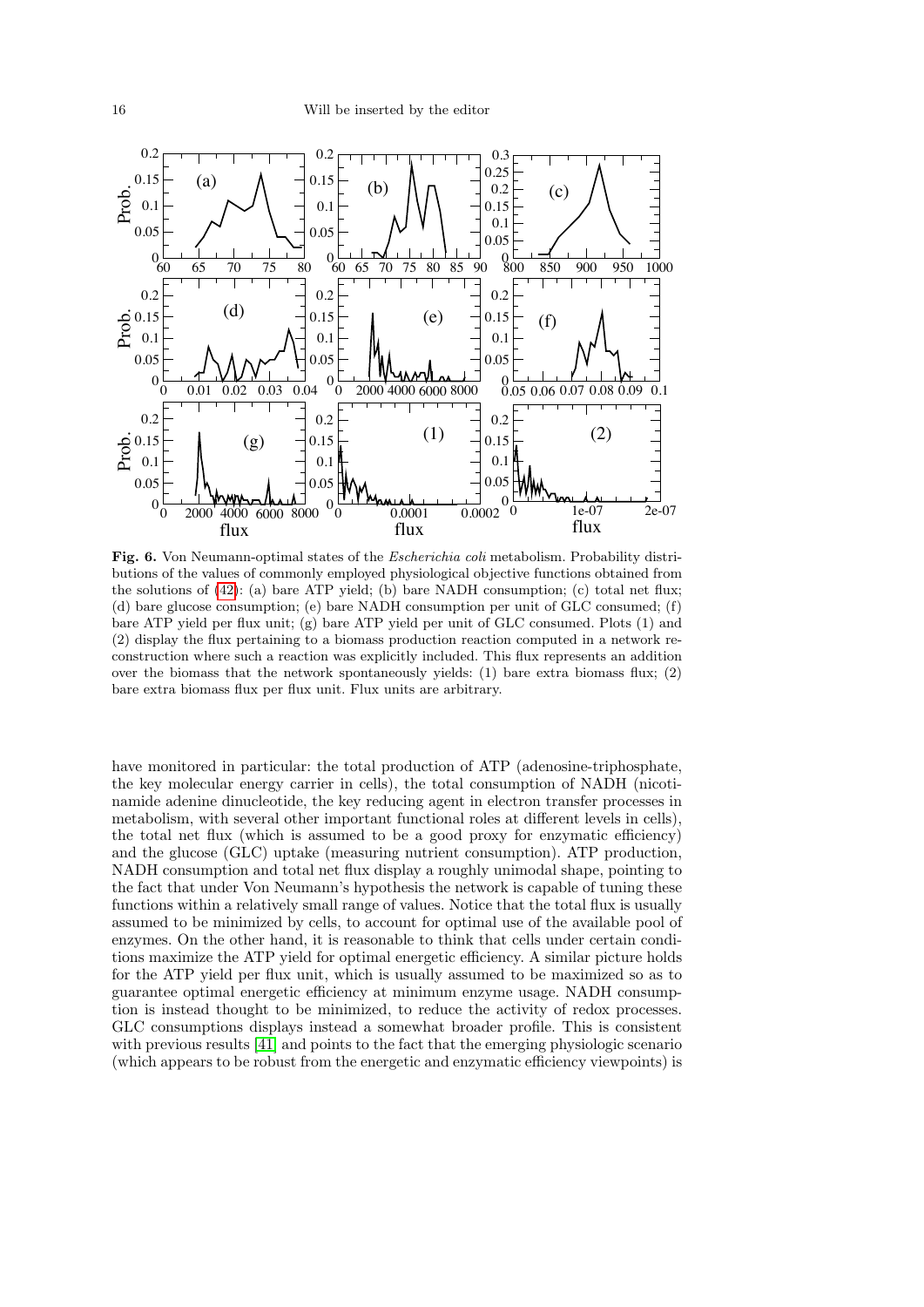

Fig. 7. Von Neumann-optimal states of the Escherichia coli metabolism. ATP yield (inset) and ATP yield per flux unit (main) versus extra biomass yield in states where an extra biomass flux is forced in [\(42\)](#page-13-0).

indeed recoverable under widely varying GLC consumptions. In other words, glucose availability can fluctuate within a broad range without affecting optimality in the Von Neumann sense. This however does have an effect on other physiological observables like the ATP production or the consumption of NADH per unit of GLC consumed. These functions turn out to be broadly distributed as well, although with well defined peaks at low values. Finally, we have considered the effect of adding explicitly the biomass production reaction to the pool of processes encoded in the network reconstruction. Recalling that the system globally outputs biomass constituents even in absence of this additional reaction, Figure 6 shows that the extra biomass flux due to the inclusion of the additional process is essentially null. In other words, the unforced biomass output of [\(42\)](#page-13-0) by itself fully describes the cell's production capacity in the environment we selected. In summary, the physiological scenario emerging from Von Neumann's model applied to *Escherichia coli*'s metabolism is one in which the variability of optimal flux configurations underlies considerable robustness at the level of production profiles as well as at the level of key metabolic functions, the main exception being glucose consumption, which instead is allowed to fluctuate over a large relative range. The latter aspect contributes to robustness as well.

To conclude, we have investigated the problem of if and how forcing an extra biomass flux from the cell (i.e. forcing a non-zero value for the flux of the biomass reaction) changes the physiological scenario with respect to the reference case in which the biomass output is obtained self-consistently from the solutions of [\(42\)](#page-13-0). Figure 7 shows how the bare ATP yield and the ATP yield per flux unit (two elementary parameters to quantify the physiological state of the cell) change upon increasing the extra biomass flux. In first place, as should be expected, the bare ATP yield slowly increases initially as a non-zero additional biomass flux is forced, but its value tends to saturate as the latter increases, indicating that the system has reached a maximal ATP output capacity. The relative gain in ATP yield with respect to the unforced reference state is close to 30%. At the same time, however, the ATP yield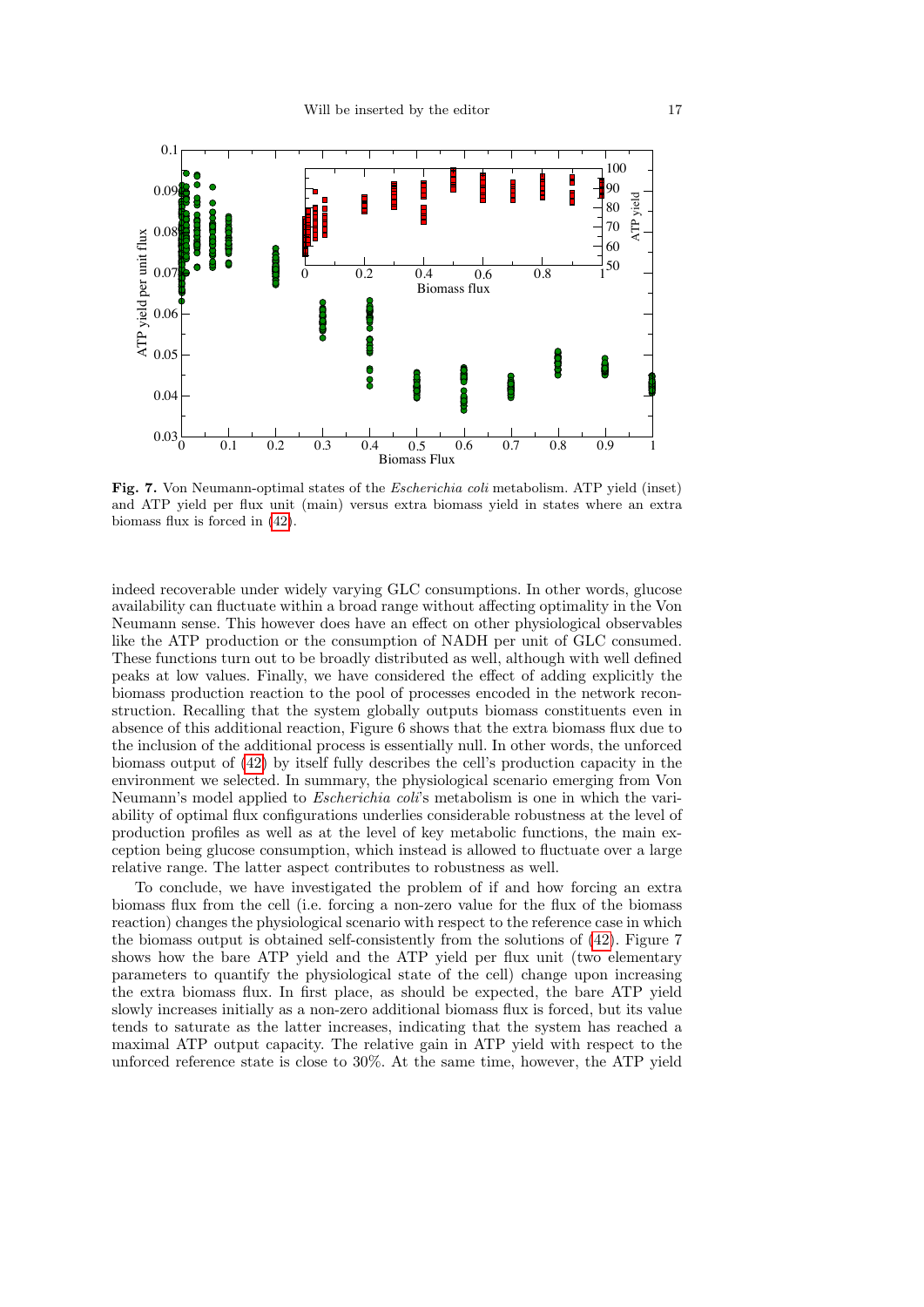per flux unit, which as said above quantifies energetic efficiency against enzyme usage, is actually reduced as the biomass flux increases, meaning that the cell can achieve larger biomass outputs and a gain in bare ATP yield only at the cost of a dramatic decrease in the overall metabolic efficiency (the relative loss being close to 50%). Quite significantly, then, optimal states from the physiological viewpoint appear to be those defined by [\(42\)](#page-13-0) without any additional constraint. Similarly (data not shown) NADH consumption increases upon increasing the forced biomass flux while, by contrast, GLC consumption roughly stays constant until the extra biomass flux reaches the value 0.5, when it starts increasing dramatically.

These results suggest that Von Neumann's optimal states are on one hand able to provide a description of the metabolic activity of bacterial cells that is in good agreement with the empirical knowledge; on the other, they frame key physiological observables in contained ranges (implying robustness) so that forcing an improvement in the growth capacity leads to a decrease in metabolic efficiency, thereby pointing to a direct biological counterpart of Von Neumann's economic optimality. Clearly however, further work is needed in order to clarify the extent to which Von Neumann's model might be applicable in the context of metabolic networks, and above all for more complex cell types (like yeast or human cells), where regulation and kinetics may play more important roles and steady state models might turn out to be insufficient to identify the emerging physiological characteristics with a good degree of confidence.

# 6 Conclusions

Von Neumann's linear growth model addresses the very general problem of characterizing a self-sustained network of interacting input-output processes in terms of (a) the maximum achievable growth rate, (b) the pattern of activity of processes and (c) the emergent net production profile. Despite its remarkably simple rationale, this setup makes for a challenging and easily generalizable statistical mechanics problem that gives rise to a rich phenomenology which can be studied both analytically (for ensembles of random networks) and numerically (for single instances). The theory described here covers in our view only the simpler and more straightforward modifications of the original model, all guided by a chemical rather than economical intuition. From a strictly theoretical viewpoint (but possibly also with direct relevance for many applications) it would be interesting to bring them farther beyond Von Neumann's original definition, e.g. by relaxing or abandoning the assumption of constant returns to scale. Perhaps the most notable application of these ideas outside of economics (where they were originally conceived and where they form a basis for the theory of economic growth) can be located in cellular metabolism. Applying Von Neumann's growth model to cell metabolism, in our view, corresponds to appraising to what extent and in what manner do environmental, stiochiometric and thermodynamic factors limit and determine the output of a cell's biochemical machinery within a minimal physical assumption of stability. The quantitative analysis of intracellular chemical reaction networks performed along these lines has provided a physiologically sensible characterization of the metabolic capabilities of the bacterium Escherichia coli (as well as of other, simpler cell types [\[42\]](#page-19-20)) in agreement with empirical evidence. This suggests that the function of the biochemical core of the energetics of cellular systems mirrors at least to some extent the basic notions of stability and optimality that are encoded in Von Neumann's model and possibly underlie optimal economic growth. Understanding how this picture is affected by the cross-talk between metabolism and regulation, which could be the major source of non-linearity, is perhaps the most obvious next step.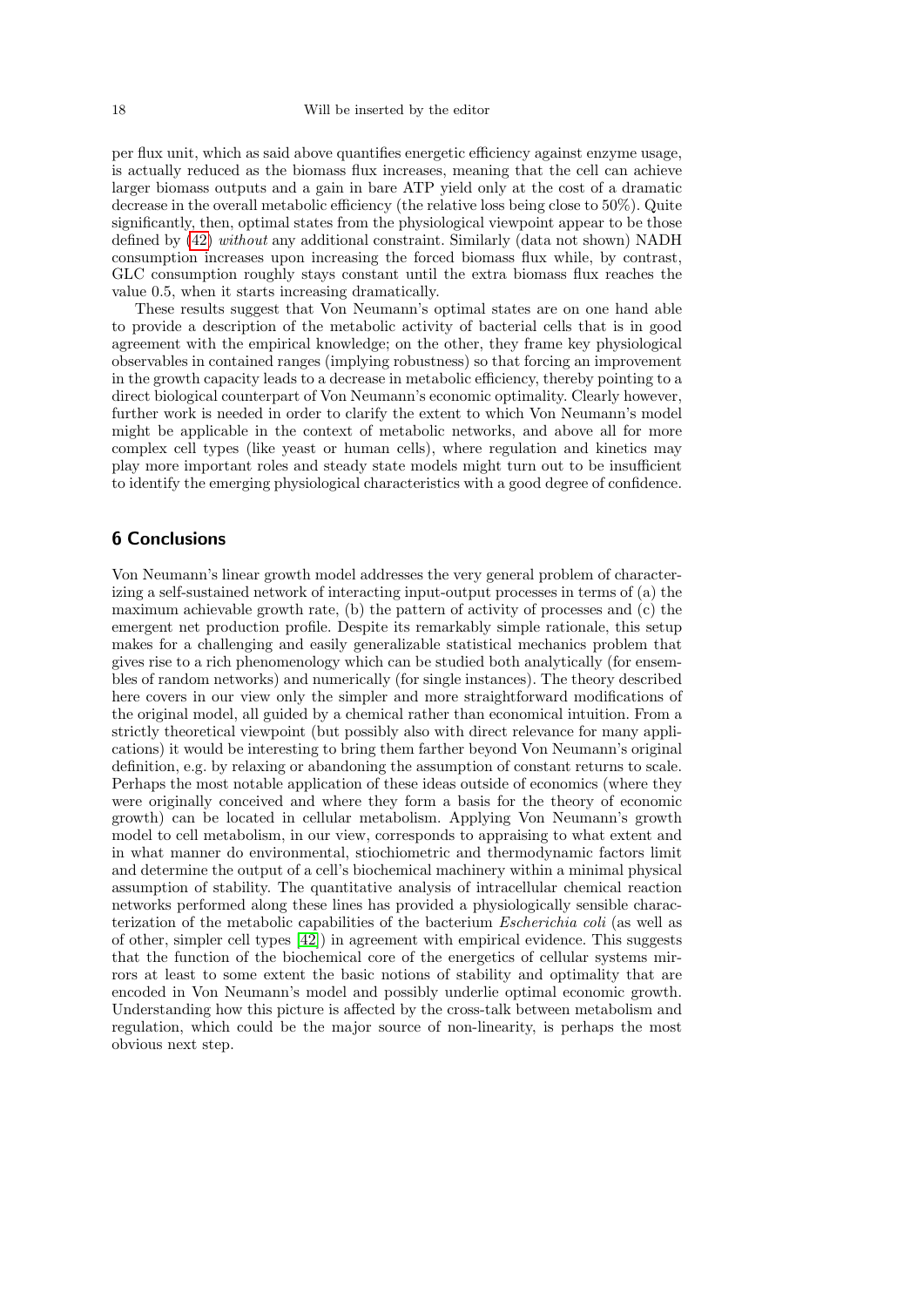Acknowledgments. We are indebted with M. Figliuzzi, D. Granata, F.A. Massucci and V. Van Kerrebroeck and, above all, M. Marsili, C. Martelli, R. Monasson, I. Perez Castillo for long-standing, pleasant and fruitful collaborations on the issues discussed here. Our views on these matters have been crucially shaped by the insight we derived from discussion with many colleagues, including M. Avalle, W. Bialek, A.C.C. Coolen, D. De Martino, F. Di Patti, M. Di Nuzzo, S. Franz, F. Giove, T. Hwa, O. Martin, A. Pagnani, G. Parisi, F. Ricci Tersenghi, A. Seganti, D. Segrè, M.A. Virasoro, M. Weigt and R. Zecchina, whom we gratefully acknowledge. This work is supported by a Seed Project (DREAM) of the Italian Institute of Technology (IIT) and by the joint IIT/Sapienza Lab "Nanomedicine". The IIT Platform "Computation" is gratefully acknowledged.

# **References**

- <span id="page-18-0"></span>1. Von Neumann, J. (1937) Ergebnisse eines Mathematisches Kolloquium 8 73–83
- <span id="page-18-1"></span>2. Von Neumann, J. (1945) Review of Economic Studies 13 1–9
- <span id="page-18-2"></span>3. Brody, A. (1989) Economics and thermodynamics. In John Von Neumann and modern economics (Dore, M. and Chakravarty, S. and Goodwin, R., eds.), Clarendon (Oxford)
- <span id="page-18-4"></span><span id="page-18-3"></span>4. Gale, D. (1960) The theory of linear economic models (The University of Chicago Press) 5. Dore, M. and Chakravarty, S. and Goodwin, R. (eds.) (1989) John Von Neumann and modern economics (Clarendon, Oxford)
- <span id="page-18-5"></span>6. Cohen J.E. and F. Briand and C. M. Newman (1990) Community Food Webs: Data and Theory (Springer, Berlin)
- <span id="page-18-6"></span>7. Helbing D. and S. Lämmer and T. Seidel and P. Seba and T. Platkowski (2004) Physical Review E 70 066116
- <span id="page-18-7"></span>8. Rodriguez-Iturbe I. and A. Rinaldo (1996) Fractal River Basins: Chance and Self-Organization (Cambridge University Press, Cambridge)
- <span id="page-18-8"></span>9. Palsson B. (2006) Systems Biology: Properties of Reconstructed Networks (Cambridge University Press)
- <span id="page-18-9"></span>10. Heinrich R. and S. Schuster (1996) The Regulation Of Cellular Systems (Springer)
- <span id="page-18-10"></span>11. Fell D. (1996) Understanding the Control of Metabolism (Portland Press)
- <span id="page-18-11"></span>12. Dotsenko V. (1995) An Introduction to the Theory of Spin Glasses and Neural Networks (World Scientific Publishing Company)
- <span id="page-18-12"></span>13. Korutcheva E. and M Opper and B Lopez (1994) Journal of Physics A: Mathematical and General 27 L645
- <span id="page-18-13"></span>14. Nishimori H. (2004) Statistical Physics of Spin Glasses and Information Processing: An Introduction (Oxford University Press)
- <span id="page-18-14"></span>15. De Martino A. and Marsili, M and Perez Castillo, I (2004) Journal of Statistical Mechanics: Theory and Experiment P04002
- <span id="page-18-15"></span>16. De Martino A. and M Marsili (2005) Journal of Statistical Mechanics: Theory and Experiment L09003
- <span id="page-18-16"></span>17. McKenzie L. W. (1986) Optimal economic growth, Turnpike theorems and comparative dynamics. In Handbook of Mathematical Economics (vol 3) (K J Arrow and M D Intriligator, eds.), North-Holland, Amsterdam
- <span id="page-18-17"></span>18. Wigner E.P. (1958) Annals of Mathematics 67 325
- <span id="page-18-18"></span>19. Gardner E. (1988) Journal of Physics A: Mathematical and General 21 257–270
- <span id="page-18-19"></span>20. De Martino A. and Martelli, C and Monasson, R and Perez Castillo, I (2007) Journal of Statistical Mechanics: Theory and Experiment P05012
- <span id="page-18-20"></span>21. De Martino A. and Figliuzzi, M and Marsili, M (2010) Journal of Statistical Mechanics: Theory and Experiment P07032
- <span id="page-18-21"></span>22. Thiele I and Palsson, B (2010) Nature Protocols 5 93–121
- <span id="page-18-22"></span>23. Famili I and Palsson, B (2003) Biophysical Journal 85 16–26
- <span id="page-18-23"></span>24. Imielinski M and Belta, C and Halasz, A and Rubin, H (2005) Bioinformatics 21 2008– 2016